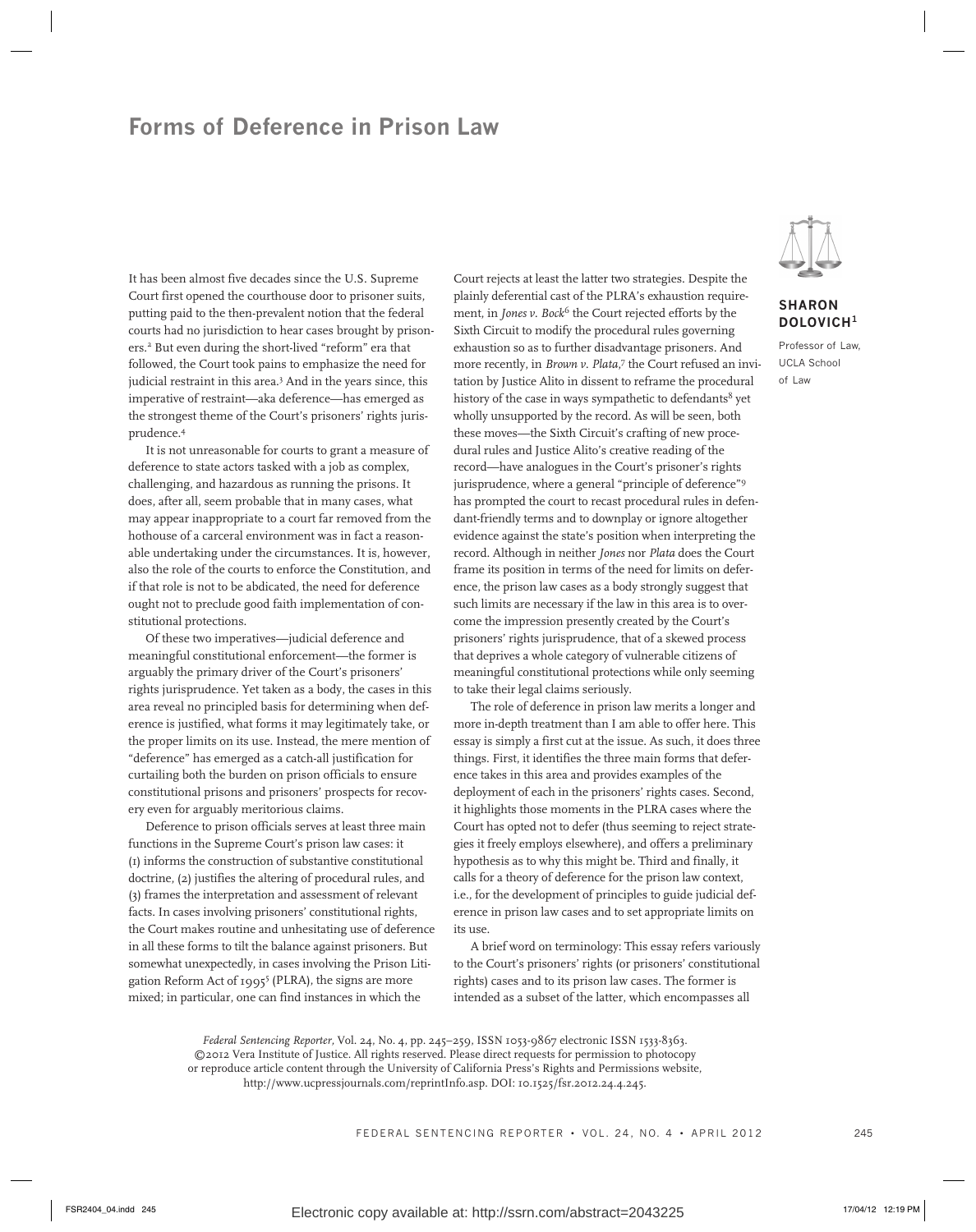cases involving claims by prisoners. The PLRA cases discussed in Part II constitute another subset of the larger body of case law referred to here as "prison law." And because the cases in question are civil actions brought by prisoner-plaintiffs, the defendants in each instance are prison officials being sued for violations of prisoners' constitutional rights.

### **I. Deference in Action**

In cases concerning prisoners' constitutional rights, the imperative of judicial deference takes three main forms. First and most obviously, deference is *doctrine-constructing*. In this aspect, deference to prison officials is written right into the substantive constitutional standards, yielding rules of decision that tip the scales in favor of defendants. Second, deference is used to justify *procedural rule-revising* in ways that transform familiar aspects of the legal process into more inherently defendant-friendly procedural mechanisms. Third and finally, deference spurs *situationreframing*, the recasting of a procedural or factual history in ways that enhance the defendant's position at the plaintiff's expense.

There are many examples of deference operating in each of these ways in the Supreme Court's prisoners' rights cases. The most obvious example of deference in its first, doctrine-constructing form is *Turner v. Safley*. 10 In *Turner*, the Court held that prison regulations that burden prisoners' constitutional rights may nonetheless be upheld if they are "reasonably related to legitimate penological interests."11 This holding is itself deferential, creating a space in which prison officials can violate constitutional rights if they can show that doing so facilitates the running of the prison. But the extent to which *Turner* writes deference into law is clearest in the Court's description of the four factors courts are to use to determine when challenged regulations satisfy the basic *Turner* standard. The four factors themselves do not necessarily betray a pro-deference slant: courts must ask (1) whether there is a "'valid, rational connection' between the prison regulation and the legitimate governmental interest put forward to justify it";<sup>12</sup> (2) whether there are "alternative means of exercising the right that remain open to prison inmates";<sup>13</sup> (3) what "impact accommodation of the asserted constitutional right will have on guards and other inmates, and on the allocation of prison resources generally";<sup>14</sup> and  $(4)$ whether there are "ready alternatives" by which prison officials can realize their interests while also affording prisoners the exercise of their rights.15

But the *Turner* Court's elaboration of each of these factors leaves no doubt that the test is intended to be extremely deferential, and provides language for lower courts to draw on to frame this deference as a legal mandate. Thus, the Court explained (1) that "a regulation cannot be sustained where the logical connection between the regulation and the asserted goal is so remote as to render the policy arbitrary or irrational";<sup>16</sup> (2) that "where 'other avenues' remain available for the exercise of the

right, courts should be particularly conscious of the measure of judicial deference owed to correctional officers";<sup>17</sup> (3) that "in the necessarily closed environment of the correctional institution, few changes will have no ramifications on the liberty of others or on the use of the prison's limited resources";<sup>18</sup> and  $(4)$  that "if an inmate claimant can point to an alternative that fully accommodates the prisoner's rights at *de minimis* cost to valid penological interests, a court may consider that as evidence that the regulation does not satisfy the reasonable relationship standard."19 In short, having plainly instructed lower courts that they must be deferential in assessing alternatives (factor 2) and that any change to a prison regime will necessarily have ramifications for the institution (factor 3), the *Turner* Court made clear that, unless the challenged policy is found to be an "arbitrary or irrational" method for the state to achieve its stated goals (factor 1) *and* claimants can identify an alternative means to "fully accommodate" their rights without any appreciable cost to the prison (factor 4), the challenged regulation is to be upheld. And sure enough, it is a rare case decided under *Turner* in which the plaintiff ultimately prevails.20

*Turner*, moreover, is hardly the only case that writes deference right into the standards. In *Whitley v. Albers*, 21 the Court addressed the question of when the use of force by prison officials against prisoners violates the Eighth Amendment. Although previous cases had held that prison officials violate the Eighth Amendment when they are "deliberate[ly] indifferen[t]" to prisoners' basic needs,<sup>22</sup> *Whitley* held that use of force against prisoners is only unconstitutional when applied "maliciously and sadistically for the very purpose of causing harm."<sup>23</sup> Absent a showing of this extremely high (and extremely deferential) mens rea standard, no use of force—however excessive, however unreasonable—will be found unconstitutional. And in *Farmer v. Brennan*, 24 the Court defined deliberate indifference as the equivalent of criminal recklessness, thereby protecting prison officials from liability even for conditions, however egregious, about which they should have known but did not.25 *Farmer* framed its holding as necessitated by the language of the Eighth Amendment; in Wilson v. Seiter,<sup>26</sup> the Court had found that "[i]f the pain inflicted is not formally meted out *as punishment* by the statute or the sentencing judge, some [subjective] mental element must be attributed to the inflicting officer before it can qualify [as punishment]."27 But *Wilson*'s reasoning does not stand up to scrutiny,<sup>28</sup> and once this (pretextual) justification is removed, it is hard not to see *Farmer*'s holding as a product of the Court's determination to create a zone for the exercise of official discretion undisturbed by constitutional imperatives.

Deference also operates in the Court's prisoners' rights cases in the second way noted above, i.e., to justify the altering of existing procedural rules in ways benefiting defendants at plaintiffs' expense. One early example of this form of deference in practice is found in the 1977 case of *Jones v. North Carolina Prisoners' Labor Union, Inc.*<sup>29</sup>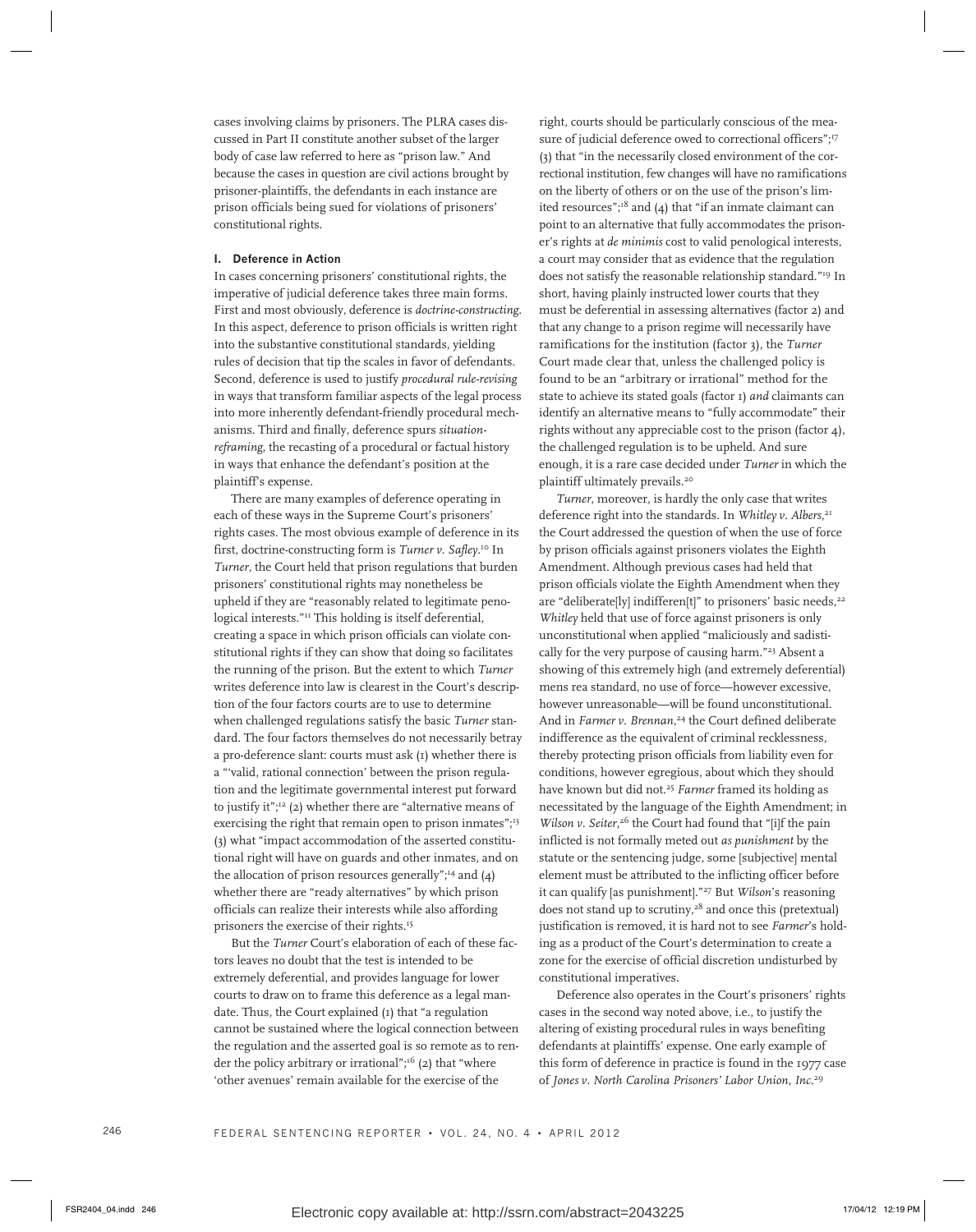At the time, North Carolina permitted prisoners to join a labor union, but imposed rules prohibiting members from holding meetings or from soliciting new members either in person or through bulk mailings from outside the prison. Union members who broke these rules were subject to discipline. Prisoners belonging to the union brought suit, alleging violation of their First Amendment rights of speech and association, and also violation of Equal Protection on the basis that other prisoner organizations were not subject to the same restrictions.<sup>30</sup> Defendants argued that the restrictions were justified on grounds of prison security—specifically, the concern that some union spokespeople could "establish a power bloc" within the prison that "could be utilized to cause work slowdowns or stoppages or other undesirable concerted activity."31 A three-judge panel of the District Court, although crediting the sincerity of defendants' beliefs, also heard expert evidence to the contrary and thus concluded that the "expert opinion evidence" was "conflicting."32 Noting that "not one scintilla of evidence" had been offered to show that the union had ever interfered with the prison's operations,33 the panel ultimately found itself unpersuaded by the notion that it was "necessary or essential to security and order in the prisons to forbid solicitation of membership in a union permitted by the authorities."34 Having thus weighed the testimony in its capacity as finder of fact, the panel found for the prisoners on their First Amendment and Equal Protection claims.35

The Supreme Court, however, reversed.<sup>36</sup> Emphasizing "the wide-ranging deference to be accorded the decisions of prison administrators,"37 Justice Rehnquist took issue, not with the substance of the panel's reasoning, but with its approach to weighing the evidence. As Justice Rehnquist put it:

Without a showing that [defendants'] beliefs were unreasonable, it was error for the District Court to conclude that [they] needed to show more. In particular, the burden was not on [defendants] to show affirmatively that the Union would be detrimental to proper penological objectives or would constitute a present danger to security and order. Rather, such considerations are peculiarly within the province and professional expertise of corrections officials, and, *in the absence of substantial evidence* in the record to indicate *that the officials have exaggerated their response* to these considerations, courts should ordinarily defer to their expert judgment in such matters.38

In other words, although it is ordinarily the job of the trier of fact to hear witness testimony—including expert testimony—and to weigh the evidence presented, Justice Rehnquist made clear that in *prison* cases, unless there is "substantial evidence" to suggest that officials' response was "exaggerated," courts are to presume the correctness of defendants' assertions.39 This mandated deference is more than an acknowledgment that people with expertise in running the prisons are likely to have a deeper understanding

of the matter. At trial, the District Court heard direct testimony supporting the prisoners' position from a range of experienced prison administrators, including a Rhode Island prison warden and the Executive Director of the North Carolina Inmate Grievance Commission (and member of the state Sentencing Commission). It also considered documentary evidence from a former Minnesota Corrections director who at the time of trial was Director of Adult Corrections for the state of Delaware.40 In other words, experts on both sides had plenty of experience and expertise. But *North Carolina Prisoners' Union* made it clear that it is the *defendants* to whom the court should defer, crediting their testimony absent an affirmative "showing that [their] beliefs were unreasonable." It thereby tilted the scales of judicial deliberation strongly toward prison officials at the outset, signaling that defendant prison officials in § 1983 actions brought by prisoners are to be freed from the usual expectation that their own evidence characterizing the situation will be subject to challenge and to meaningful judicial scrutiny.

A more recent example of the altering of established procedural rules for the prisoners' rights context in the name of deference is found in the 2006 case of *Beard v. Banks*. 41 In *Banks*, prisoners held in Pennsylvania's "longterm segregation unit" (LTSU) challenged on First Amendment grounds a policy denying them access to newspapers, magazines, and personal photographs. The District Court, applying the *Turner* standard, granted summary judgment, and although the Third Circuit reversed, the Supreme Court sided with the District Court.<sup>42</sup> In particular, a plurality of the Court found "a valid, rational connection" between the challenged policy and the "governmental interest put forward to justify it."43 According to defendants, the restriction was necessary to "motivate better behavior on the part of particularly difficult prisoners" in the LTSU.44 In finding for defendants, the plurality relied on the testimony of the prison's deputy superintendent, who said in his deposition that incentives for good behavior in the control unit were highly limited and that "the Policy serves to encourage . . . progress and discourage backsliding."45 It appears from the case that Banks had poor representation,46 but he nonetheless contested the motion for summary judgment on the grounds that "contact with the world generally favors rehabilitation."47 For its part, the Third Circuit found insufficient evidence that "the ban was implemented in a way that could modify behavior" or to suggest that the defendants' "deprivation theory of behavior modification had any basis in real human psychology, or had proven effective with LTSU inmates."48 And in dissent, Justice Stevens closely scrutinized the government's justification in light of the realities in the unit and made a compelling case on the facts that summary judgment was inappropriate.49

Because the case involved a grant of summary judgment, the arguments supporting the prisoners' position offered by the Third Circuit and in Justice Stevens's dissent have particular significance. Ordinarily, a grant of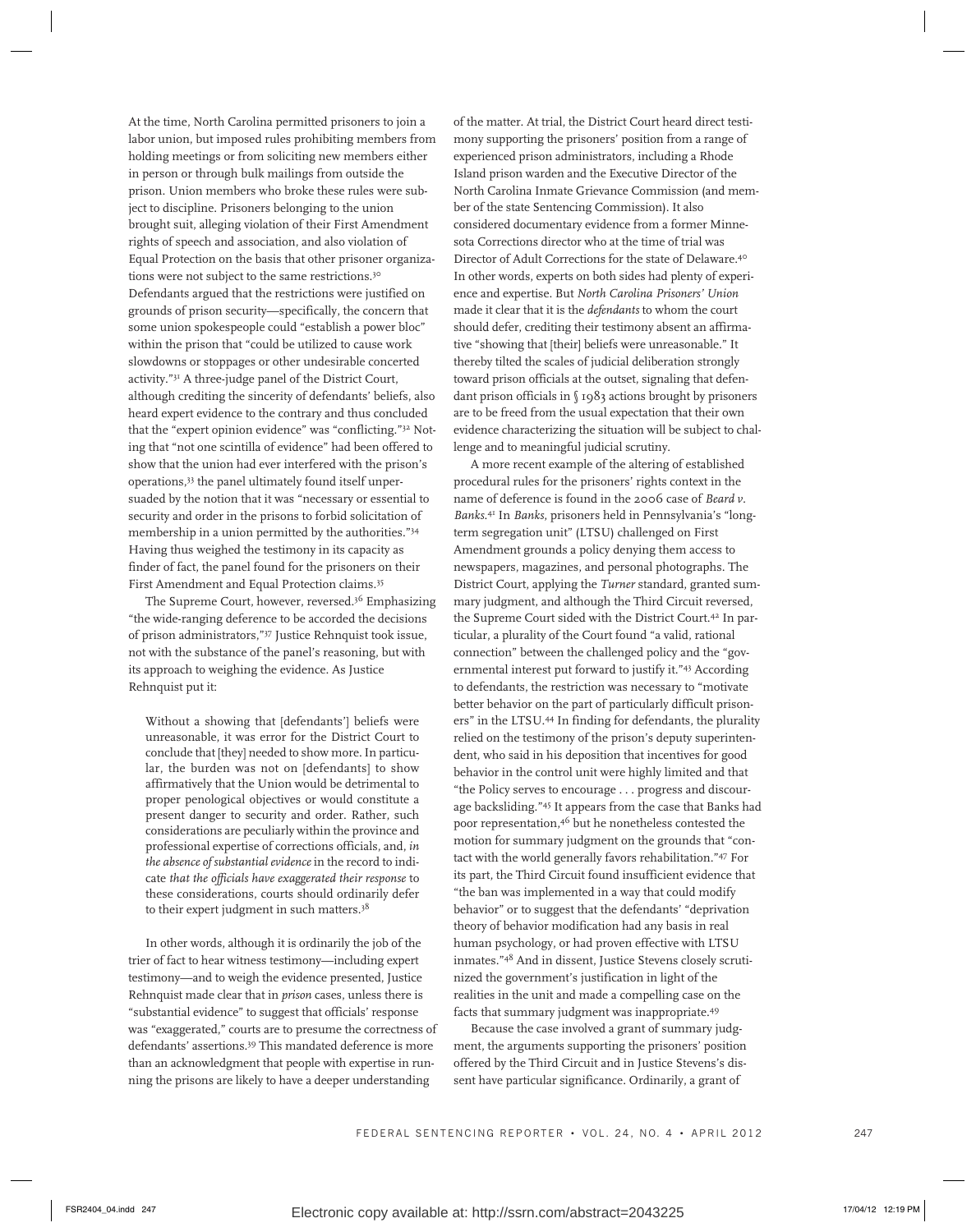summary judgment is appropriate only when, taking the evidence in the light most favorable to the non-moving party, the defendants can show that no triable issue of material fact exists.50 In cases governed by *Turner*, summary judgment should therefore be denied if there is sufficient evidence on which a jury could find that no "valid, rational connection" existed between the challenged policy and the proffered justifications for it. Arguably, the Court of Appeals offered reason enough to deny the motion: given the lack of supporting evidence for the behavior modification theory, a reasonable jury could well fail to find such a connection in this case. Yet Justice Breyer concluded otherwise. Writing for a plurality of the Court, he found that the Third Circuit placed too high a burden on the defendants, according "too little deference" to the judgment of prison officials about such matters.<sup>51</sup> This notion may at first seem perplexing: does not the summary judgment standard require courts to "draw all justifiable inferences in favor of the nonmoving party"?<sup>52</sup> Maybe in the ordinary case. But when the case involves prisoners, Justice Breyer held, "we must distinguish between evidence of disputed facts and *disputed matters of professional judgment*."53 And "[i]n response to the latter, our inferences must accord deference to the views of prison authorities. Unless a prisoner can point to sufficient evidence regarding such issues of judgment to allow him to prevail on the merits, he cannot prevail at the summary judgment stage."54 In other words, in cases brought by prisoners, before any discovery has even been allowed, plaintiffs must overcome the strong presumption that already exists in favor of the defendants' view of what is necessary to run the prisons, and convince the court not just that a reasonable jury *could* find in plaintiffs' favor but that it will necessarily do so.

The *Banks* holding turns the summary judgment standard on its head, clearing the way for defendants to prevail, even in the face of strong opposing arguments, so long as they can provide a colorable argument for their position. As Justice Ginsburg observed in her *Banks* dissent, defendants' showing in this case—based purely on defendants' own conclusory statements—"is slim, the kind that could be made to justify virtually any prison regulation that does not involve physical abuse."55 Yet the point of the summary judgment standard, she notes, is to determine whether defendants are "entitled to a judgment *as a matter of law*."56 This conclusion ought only to be reached without trial in cases where no reasonable jury could find otherwise. Yet on the standard as reframed by Justice Breyer, "[i]t suffices for [prison officials] to say, in our professional judgment the restriction is warranted."57

Third and finally, the imperative of judicial deference operates in prisoners' rights cases to recast relevant facts in ways that deny or disregard the lived experiences of prisoners, thereby undermining the force of the constitutional claim at issue. Some examples: In *Rhodes v. Chapman*, 58 the Court rejected a per se challenge to the practice of double-celling (that is, housing two men in

sixty-three-square-foot cells originally intended for one person) as not in itself the "wanton and unnecessary infliction of pain" prohibited by the Eighth Amendment.59 The Court maintained that no ground existed for an Eighth Amendment claim, since the double-celling did not "create other conditions intolerable for prison confinement."<sup>60</sup> The Court reached this conclusion although the great weight of the evidence indicated that "a longterm inmate must have to himself" a minimum of fifty square feet of floor space "in order to avoid serious mental, emotional, and physical deterioration"—and that, after accounting for the bed alone, even "without making allowance for any other furniture in the room" (e.g., toilet, sink, locker, shelves. etc.), the remaining square footage per person was approximately "20–24 square feet, an area about the size of a typical door."61 In *Whitley v. Albers*, the Court upheld a directed verdict for defendants on a claim of unconstitutional use of force brought by a prisoner shot by an officer in the course of a prison disturbance.<sup>62</sup> Writing for the Court, Justice O'Connor emphasized that at the time of the shooting, a riot was in progress, "a guard was still held hostage," and "[t]he situation remained dangerous and volatile."63 Yet as Justice Marshall noted in dissent, in a case appealing a directed verdict for the defendants, the "facts must be viewed in the light most favorable" to the plaintiff, and in this case, the plaintiff had presented "substantial testimony" at trial to show that by the time the officer shot him, "the disturbance had subsided," that "only one prisoner"—a man named Klenk—"remained in any way disruptive," and that the guard who had been taken hostage in the melee "was not, in fact, in danger," but "had been put into a cell by several inmates to prevent Klenk from harming him."64 In *Overton v. Bazzetta*, 65 the Court upheld on *Turner* grounds a two-year ban on visitors for Michigan inmates who had two or more substance abuse infractions. Pursuant to *Turner*, the Court conceded that, "[w]ere it shown that no alternative means of communication existed, . . . it would be some evidence that the regulations were unreasonable," but then went on to find "communicat[ion] with persons outside the prison by letter and telephone" to be sufficient alternatives.<sup>66</sup> It thus waved away the seemingly valid concerns that such alternatives are "inadequate for illiterate inmates and for communications with young children" and that "phone calls are brief and expensive," on the telling formalistic grounds that "[a]lternatives to visits need not be ideal," but "need only be available."67 And perhaps most striking of all, in *Lewis v. Casey*, 68 Justice Scalia maintained that prisoners' right of access to the courts—the right, after *Bounds v. Smith*, 69 to "adequate law libraries or adequate assistance from persons trained in the law"7°-entails only the right to "bring to court a grievance that the inmate wished to present."71 Justice Scalia's opinion suggested that anything more than access to this narrow extent would be well beyond what the Constitution requires, and he went out of his way to disclaim any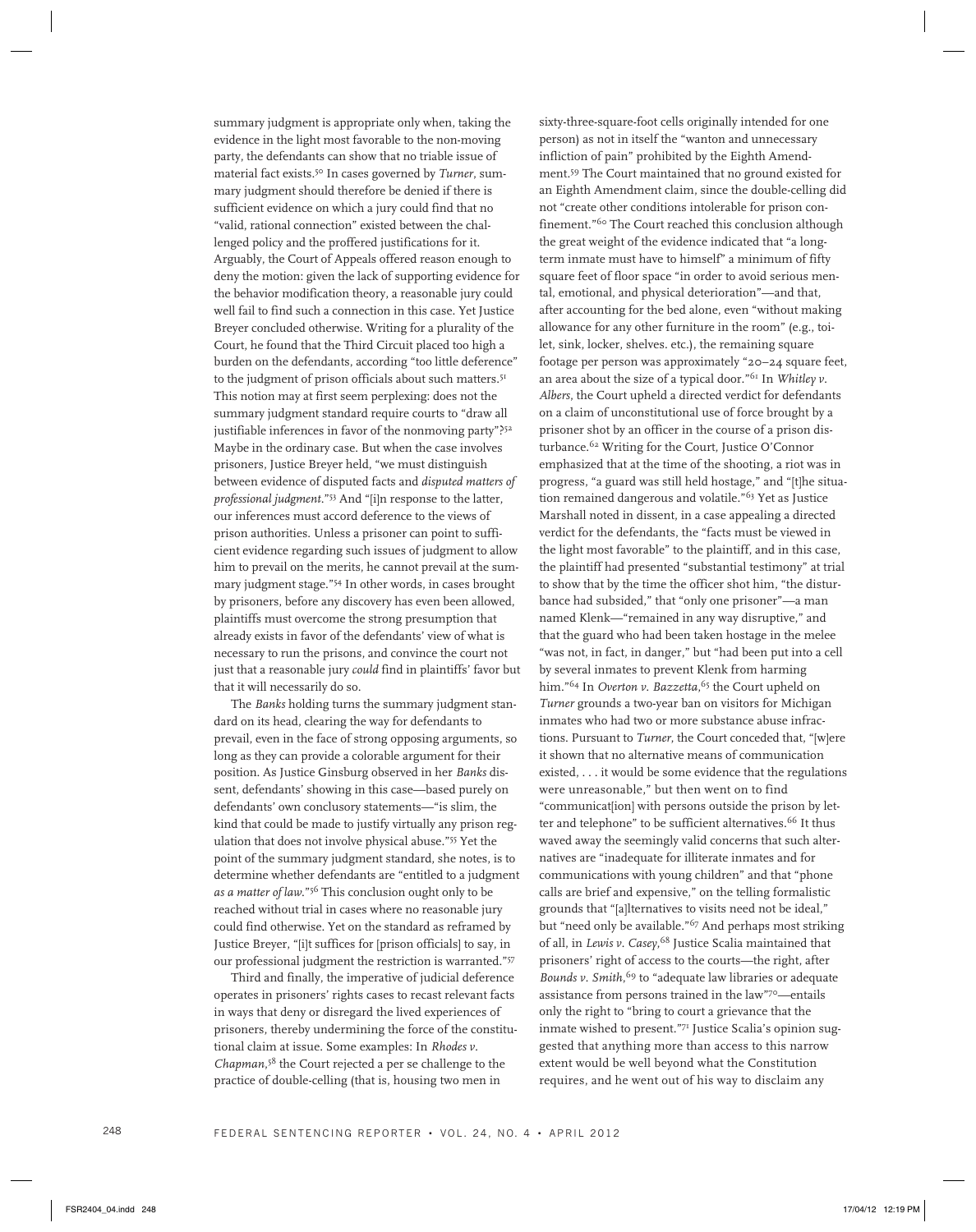language in *Bounds* that might be read to suggest that "the State must enable the prisoner to *discover* grievances, and to *litigate effectively* once in court."72 Yet as anyone familiar with the legal process is well aware, and as the *Bounds* Court emphasized, "[i]t would verge on incompetence for a lawyer to file an initial pleading without researching such issues as jurisdiction, venue, standing, exhaustion of remedies, proper parties, [etc.]."73 Moreover, the *Bounds* Court noted that the state's response to a pro se pleading "will undoubtedly contain seemingly authoritative citations. Without a library, an inmate will be unable to rebut the State's argument."74 Without legal assistance through the life cycle of a claim, in other words, it is hard to see how a prisoner's right of access to the courts is to have any meaning.

Read separately, there may well be an explanation for the Court's position in each of these cases. A per se ban on double-celling may have been impossible for the states to implement, making such a holding an expenditure of the Court's political capital to no purpose. Finding for the plaintiff in *Albers* might perhaps have chilled the ability of prison officials to respond adequately to disturbances in their facilities. Striking down the ban on visitation for Michigan prisoners with multiple substance-abuse violations might have deprived the prison of an available incentive for prisoners to avoid drugs and alcohol while in custody.75 And making the right of access meaningful over the life cycle of a claim would surely tax prison systems. Yet in none of these cases is the Court forthright about these possible implications, which might have allowed explicit consideration of the legitimacy of allowing such concerns to dictate constitutional outcomes. Instead, in its quest to reach the desired result, the Court simply pretends that the facts as it frames them require the stipulated outcome, reasoning in ways that not only favor defendants but also seem willfully to deny the lived experience of prisoners—even when the nature of that experience is the gravamen of the legal complaint.

In sum, far from achieving a balance between appropriate deference and appropriate constitutional enforcement, the Court's prisoners' rights case law seems instead to be a jurisprudence of evasion, justified by talismanic reference to the need to defer. The overall impression is of an area of constitutional law that preserves the form in each case yet lacks what is arguably the heart of the enterprise: a good faith assessment of each claim in light of applicable constitutional principles, fairly and consistently applied. In an area as fraught as the running of prisons, it may be reasonable at times to create space for the exercise of official discretion. But far from seeking principles for the appropriate scope for discretion, and thus for an appropriately calibrated deployment of judicial deference, the Court seems instead to have recast deference as an all-purpose justification for narrowing the scope for prisoners' recovery. At times, the Court's reasoning in these cases verges on

casuistry—which should trouble anyone committed to the rule of law.

## **II. Limiting the Creative Use of Deference: The Court and the PLRA**

In the Court's prisoners' rights cases, deference is routinely mobilized—usually explicitly, although sometimes implicitly76—to justify outcomes benefiting defendants at the expense of plaintiffs. Yet in a related body of doctrine, those cases involving the PLRA, one finds the Court eschewing the deferential strategies it freely employs in the prisoners' rights cases. This is not to say these strategies are not to be seen in the PLRA cases. One obvious example of continuity in this regard can be found in *Woodford v. Ngo*, 77 in which the Court held that failure to properly exhaust a prison's grievance procedure, whatever the circumstances, constitutes a procedural default.78 After *Woodford*, prisoners must "complete the [grievance] process in accordance with the applicable procedural rules, including deadlines, as a precondition to bringing suit in federal court."79 Ngo argued that this holding would only incentivize "prison administrators to devise procedural requirements . . . designed to trap unwary prisoners and thus to defeat their claims," but the Court brushed this concern aside, asserting instead that prison officials "concerned about maintaining order . . . have a reason for creating and retaining grievance systems that provide . . . a meaningful opportunity for prisoners to raise meritorious grievances."80 For those familiar with the actual dynamics of carceral institutions, the Court's reasoning seemed very much at odds with the realities of prison life.<sup>81</sup> And sure enough, in his analysis of the prison grievance procedures in several (but not all) states before and after *Woodford*, Derek Borchardt found that, although the grievance processes in some states had been "reasonably updated,"82 in several others, grievance procedures had been revised post-*Woodford* "in ways that cannot be understood as anything but attempts at blocking lawsuits."83

In other of the Court's PLRA cases, however, there is a refusal to endorse at least some of the deferential strategies that the Court readily adopts in its prisoners' rights jurisprudence. In *Jones v. Bock*, 84 for example, the Court rebuffed efforts by the Sixth Circuit to impose additional procedural burdens on prisoners bringing claims.<sup>85</sup> Inspired by the PLRA's exhaustion requirement $86$ —itself a statutory analogue to the deferential construction of substantive doctrine operating in cases like *Turner*, *Whitley*, and *Farmer*—the Sixth Circuit adopted a number of procedural rules, not present in the text of the statute, intended "to implement this exhaustion requirement and facilitate early judicial screening" of prisoner complaints. $87$  These rules: (1) required a prisoner wishing to file a § 1983 action "to allege and demonstrate exhaustion in his complaint," (2) "permit[ted] suit only against defendants who were identified by the prisoner in his [initial] grievance," and (3) "requir[ed] courts to dismiss the entire action if the prisoner fail[ed] to [exhaust] any single claim in his complaint."88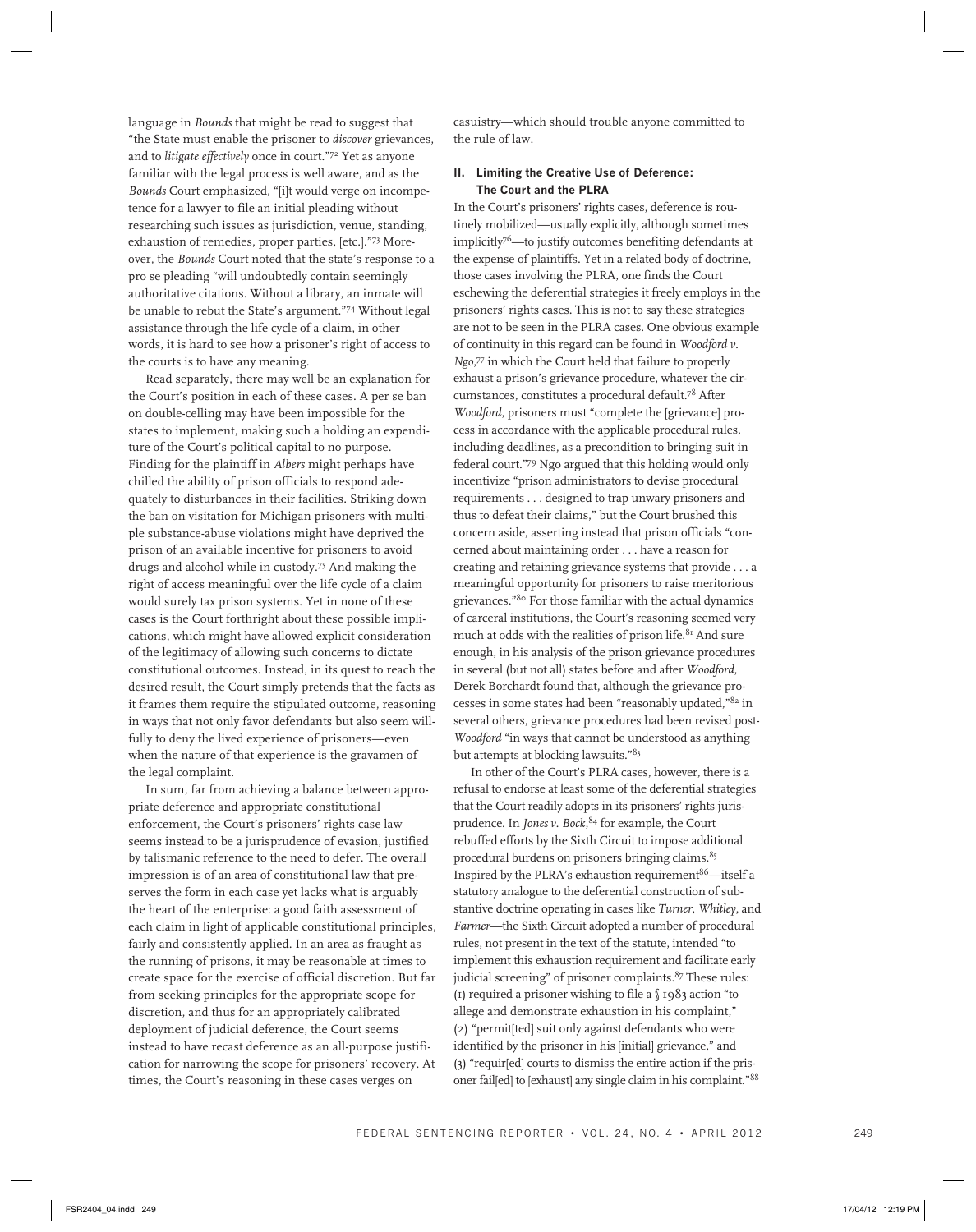As the *Jones* Court noted, these rules had no basis in either the PLRA—which simply states that prisoners may not bring suit in federal court "until such administrative remedies as are available are exhausted"89—or in the Federal Rules of Civil Procedure.<sup>90</sup> For example, as to the requirement that exhaustion be demonstrated in the plaintiff's initial pleading, under the Federal Rules, exhaustion is wellunderstood to be an affirmative defense.<sup>91</sup> It must be invoked by defendants in their response to the complaint, 92 or else be deemed to have been waived; it is thus not the job of the plaintiff to plead exhaustion in his or her initial filing. Regarding the rule that a suit may not proceed unless the named defendant was also named in the original grievance, *Jones* noted that it is the grievance procedures themselves, and not the PLRA, that establish the requirements of a properly filed complaint.93 And finally, as to the rule that no action may proceed unless all listed claims are exhausted, *Jones* pointed to the standard judicial practice that "if a complaint contains both good and bad claims, the court proceeds with the good and leaves the bad."94

Given the absence of statutory or doctrinal support for the Sixth Circuit's additional pro-defendant procedural requirements, one might wonder how *Jones* could have possibly come out other than it did. In each case, the rules under scrutiny represented departures from standard practice apparently invented out of whole cloth to benefit defendants. But as has been seen, one can find in the Supreme Court's prisoners' rights cases other examples of well-established procedural rules being rewritten to bolster the position of prison officials at the expense of prisoners.95 In *Jones*, however, the Court took a dim view of such an undertaking. The Court credited the Sixth Circuit with good faith in the matter, assuming its motive in imposing these rules was only to ensure that "the 'new regime' mandated by the PLRA for prisoner complaints . . . function[ed] effectively."96 Yet it stated clearly that "courts should generally not depart from the usual practice under the Federal Rules on the basis of perceived policy concerns."97 Indeed, the Court admonished the Sixth Circuit that doing so would exceed the authority of the courts in the constitutional scheme, quoting Justice Frankfurter to the effect that "'[w]hatever temptations the statesmanship of policy-making might wisely suggest,' the judge's job is to construe the statute—not make it better."98 Nor, the *Jones* Court emphasized, should the federal court read into a statute a congressional intent to reframe a standard judicial practice; the norm in the federal courts was that, where claims are "bad," "only the bad claims are dismissed; the complaint as a whole is not," and had Congress "meant to depart from the norm," the statute would offer some indication to this effect.99

The *Jones* Court thus took the Sixth Circuit somewhat to task for doing what the Court itself did in *North Carolina Prisoners' Union* and in *Banks*. Admittedly, there are differences between *Jones* on the one hand and *North Carolina Prisoners' Union* and *Banks* on the other. *Jones* involved statutory interpretation, and the statute itself provided the

Court with a firm baseline from which to assess the Sixth Circuit's creative rule-making. By contrast, *North Carolina Prisoners' Union* and *Banks* involved constitutional claims, as to which the Court sets its own baseline. In the statutory context, it is up to Congress to weigh the various policy concerns, whereas in the universe of constitutional claims, that burden falls to the Court. But this distinction may obscure as much as it reveals. For one thing, in *Banks*, the Court as freely rewrote the Federal Rules as did the Sixth Circuit in *Jones*; after *Banks*, the summary judgment rules for prisoner cases are different, and more defendantfriendly, than in other cases. If this is not "depart[ing] from the usual practice under the Federal Rules on the basis of perceived policy concerns,"<sup>100</sup> it is hard to know what would be. As for the (re)description of the district court's role in evaluating evidence in prison cases in *North Carolina Prisoners' Union*, Justice Rehnquist did not even try to ground the change in any constitutional principles, besides that of the imperative that courts "ordinarily defer to [defendants'] judgment" in matters touching a prison's "security and order."101 Yet as has been seen, that imperative can be readily invoked to justify any number of judicial moves—the construction of doctrine, the recasting of established procedural rules, the reframing of factual or procedural history—that benefit defendant prison officials at the expense of prisoner plaintiffs, and thus offers no principled basis for distinguishing *North Carolina Prisoners' Union* from *Jones*. 102

And *Jones* is not the only PLRA case in which the Court distances itself from deferential moves it employs elsewhere in its prison law cases. The Court's PLRA jurisprudence also betrays some inclination to reject a second form of deference found throughout its prisoners' rights cases: reframing the facts in ways sympathetic to defendant prison officials. Certainly, the PLRA cases still show signs of this strategy, as the above discussion of *Woodford* suggests. But in *Brown v. Plata*<sup>103</sup>—the biggest and most consequential prison case in almost two decades—the Court declined the invitation issued in Justice Alito's dissent to interpret the facts in a way that, although defendant-friendly, was stubbornly at odds with the reality of the case. In doing so, the Court showed itself able to acknowledge strategic behavior on the part of prison officials and to credit the lived experience of people in prison—capacities rarely on view in the prisoners' rights cases.

The legal question presented in *Plata* was whether a three-judge panel, struck pursuant to 18 U.S.C. § 3626, exceeded its authority when it ordered California to reduce its prison population to 137.5 percent of the rated capacity of its facilities.104 Writing for the Court, Justice Kennedy recognized that, although the order was "of unprecedented sweep and extent," the "medical and mental health care provided by California's prisons" had "for years . . . fallen short of minimal constitutional requirements" and that "[e]fforts to remedy the violation ha[d] been frustrated by severe overcrowding. . . . "<sup>105</sup> The majority opinion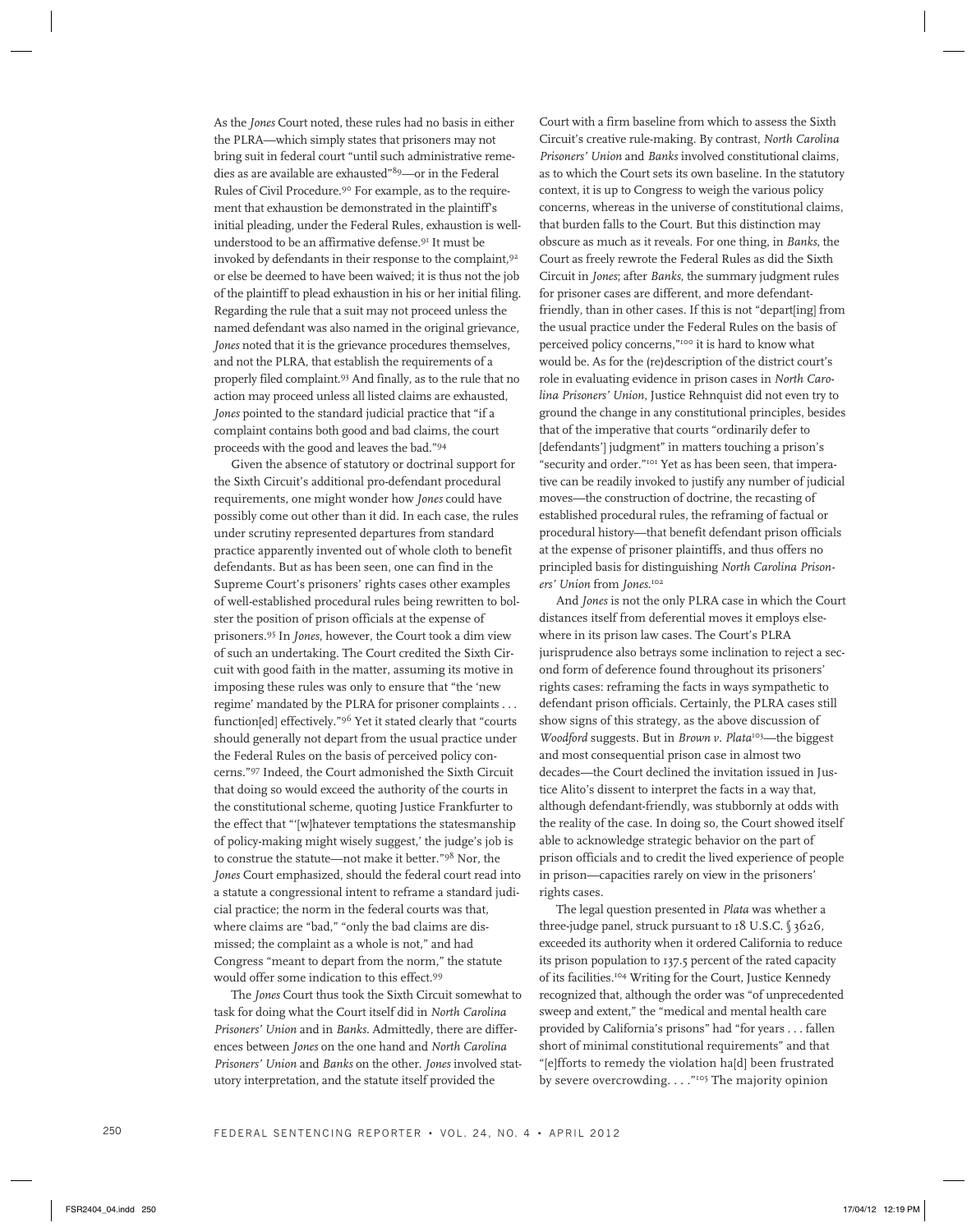rehearsed in detail some of the many disturbing facts of the case, including that, due to "a shortage of treatment beds, suicidal inmates may be held for prolonged periods in telephone-booth sized cages without toilets"; that one such inmate, having "been held in such a cage for nearly 24 hours," was found "standing in a pool of his own urine, unresponsive and nearly catatonic" because prison officials had "no place to put him";<sup>106</sup> and that due to lack of space, "up to 50 sick inmates may be held together in a 12-by 20-foot cage for up to five hours awaiting treatment."107 Justice Kennedy then, as Linda Greenhouse aptly put it, "plowed methodically through every section of the [PLRA]" and agreed with the panel's conclusion as to each.<sup>108</sup>

Noting that the Court's stance was "necessarily deferential" as to the panel's findings of fact, the majority opinion canvassed some of the evidence heard at trial and found it to support the conclusion that crowding was, as required by § 3626, the "primary cause" of the constitutional violation.109 It also endorsed the panel's finding that "no other relief" would remedy the violation, agreeing that although alternatives existed in theory, there was "no realistic possibility that California would be able to build itself out of the crisis" and that any remedy requiring "significant additional spending by the state" was "chimerical."110 As Justice Kennedy put it, "The Court cannot ignore the political and fiscal reality behind this case": the state legislature had been unable or unwilling "to allocate the resources necessary to meet this crisis" and "[t]here is no reason to believe it will begin to do so now," when it faces "an unprecedented budgetary shortfall."111 Finally, the Court found that the panel had given "substantial weight" to public safety,<sup>112</sup> noting the considerable statistical and other testimony evidence heard at trial indicating that the order "would have little or no impact on public safety."113 Defending the panel's conclusion as sufficiently supported, the Court observed that the PLRA "does not require the court to certify that its order has no possible adverse impact," since such a reading "would depart from the statute's text by replacing the word 'substantial' with 'conclusive.'"114

In sum, the three-judge panel in *Plata* had systematically analyzed its own proposed remedial order in light of statutory requirements, and the Supreme Court, reviewing that analysis in light of the facts and procedural history, agreed that the panel had met the strict burdens of § 3626, and thus upheld the order. Acknowledging the deference it owed to the panel's findings of fact, the Court credited the panel's account of the evidence and echoed the realism that attended the panel's deliberations as well as its reluctance to allow defendants' implausible assertions to derail statutorily authorized remediation.

Ordinarily there would be nothing surprising here; appellate courts undertake this sort of review all the time. But for a prison law case, *Plata*'s majority opinion was notable for what it did not do, i.e., avail itself of any of the deferential moves that more typically inform the Court's rulings in this area. It did not, for example, rewrite the

rules of appellate review, but forthrightly acknowledged that "[w]ith respect to the three-judge court's factual findings, this Court's review is necessarily deferential."115 In assessing the panel's conclusion that overcrowding was the "primary cause" of the violation—as it needed to be if the panel's order was to satisfy § 3626—the Court even passed up a chance to justify de novo review: although it noted that the "issue of primary cause presents a mixed question of law and fact," it found that in this case "the mix weighs heavily on the fact side."116

It was left to Justice Alito in dissent to advocate the recasting of rules governing appellate review. Although it is standard practice for trial courts to assess expert testimony as part of its fact-finding role, Justice Alito insisted that, given the issue presented, the weighing of expert evidence in this case was of a different order. As he put it, when a trial court considers expert testimony "on broad empirical questions such as the efficacy of preventing crime through the incapacitation of convicted criminals," its "choice is very different from a classic finding of fact and is not entitled to the same degree of deference on appeal."117 Justice Alito offered no justification for this departure from the standard rules of appellate review beyond this recitation of the substantive issue; indeed, he seemed not even to realize such a justification was warranted. Perhaps more revealing still, Justice Alito's dissent made clear that no amount of evidence could convince him that the panel had satisfied its obligation under § 3626(a)(1) to "give substantial weight to any adverse impact on public safety."118 In taking this position, Justice Alito thus indicated not only that he would have departed from accepted standards for appellate review, but also that he would have effectively negated even the limited statutory protection of § 3626 in a case involving the largest imaginable affected class.

But Justice Kennedy's opinion in *Plata* is particularly notable for its eschewal of the third form deference can take in prison law cases, a stance evident in its willingness to take the record at face value and accept the facts as given without seeking to reframe them in defendantfriendly ways. Again, it was left to Justice Alito in dissent to present the facts in ways inconsistent with the record, which he did most obviously in his discussion of the PLRA's narrow tailoring requirement.<sup>119</sup> The three-judge panel had found that without reducing prison overcrowding, the state would be unable to ensure the constitutionality of its medical and mental health care. It based this finding on California's years of noncompliance with seventy-plus judicial orders issued in the two cases.120 As the panel explained, it was not that the defendants were unaware of what reforms were needed, but that the state had plainly demonstrated over two decades its inability to effect them.<sup>121</sup>

Justice Alito's discussion brushed this history aside. Instead, it focused narrowly on what it would take to remedy the "deficiencies" in the prison's medical and mental health care delivery systems<sup>122</sup> and reads as if its proposed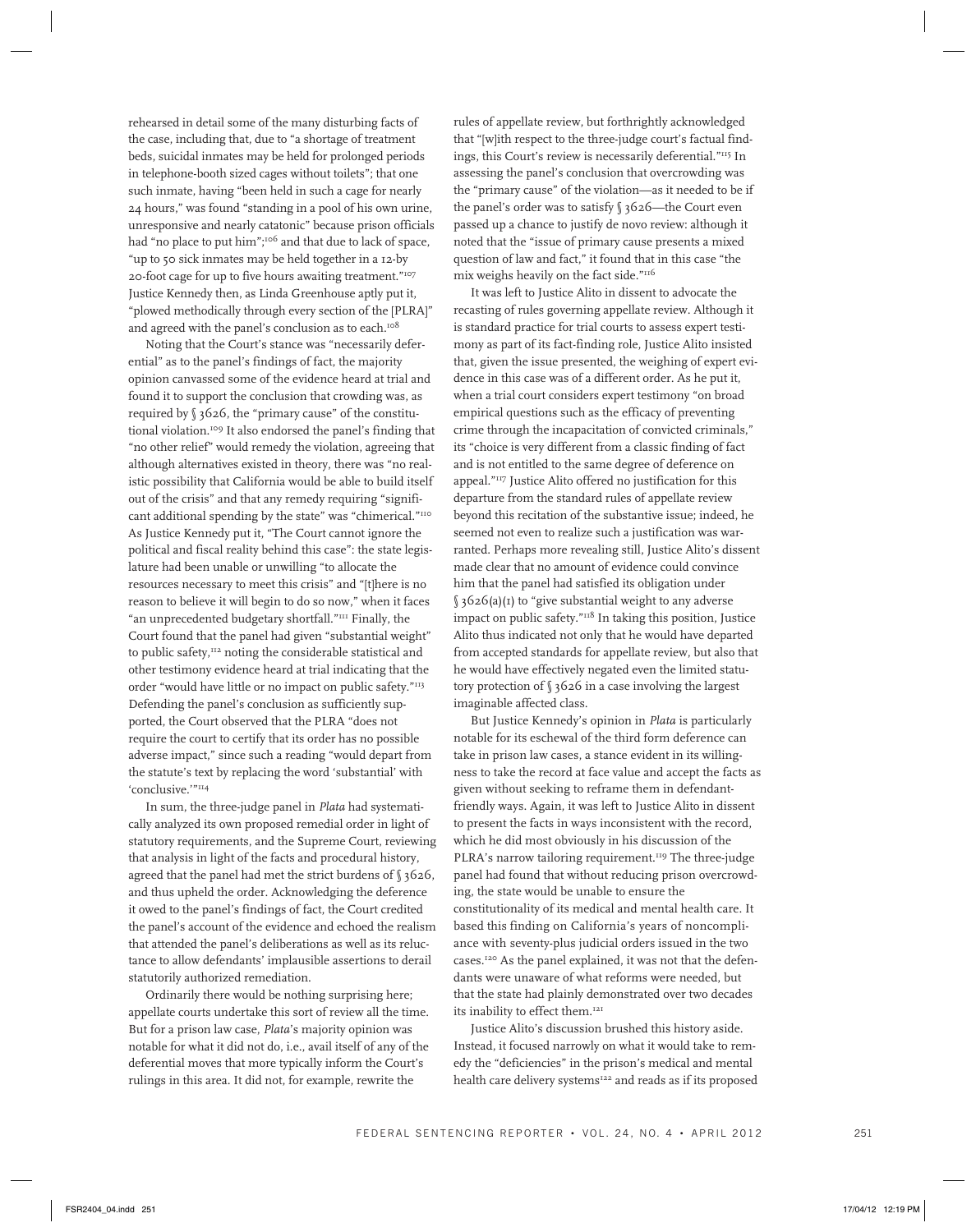solutions had simply escaped judicial notice. According to Justice Alito:

Many of the problems [identified by the Court] could be addressed without releasing prisoners and without incurring the costs associated with a large-scale prison construction program. Sanitary procedures could be improved; sufficient supplies of medicine and medical equipment could be purchased; an adequate system of records management could be implemented; and the number of medical and other staff positions could be increased. Similarly, it is hard to believe that staffing vacancies cannot be reduced or eliminated and that the qualifications of medical personnel cannot be improved by any means short of a massive prisoner release.<sup>123</sup>

Justice Alito thus concluded that "[w]ithout specific findings backed by hard evidence, this Court should not accept the counterintuitive proposition that these problems cannot be ameliorated by increasing salaries, improving working conditions, and providing better training and monitoring of performance."124 In the context of this case, however, this reasoning is wholly at odds with the facts*.* Taken together, the histories of *Plata* and *Coleman* (the two consolidated cases at issue) featured over two decades of the state's inability to implement the particular changes—including those listed by Justice Alito—that all parties agreed were necessary to ensure constitutional levels of care. The panel issued its order after years of working with the state to try to bring about constitutional compliance, finally concluding that no progress could be expected absent a reduction in crowding. Yet Justice Alito wrote as if the panel's order was its first resort, and as if the decades of failed efforts at compliance had never occurred.

Thus, in *Plata*, at least two forms of deference typical of prisoners' rights cases were on view in Justice Alito's dissent, while the majority eschewed them both in favor of a systematic and even-handed analysis of the questions presented. Perhaps too much should not be made of this departure from the Court's usual treatment of prison law issues; the case was so massive and the conditions so extreme that there is unlikely ever to be another like it. Still, it seems noteworthy that the two cases in which the Court most obviously abstained from using the deferential moves it employs elsewhere in the prison law context are PLRA cases. With the passage of the PLRA, Congress enacted a set of rules to govern prisoners' rights cases that, as with the standards established in *Turner*, *Farmer*, and *Whitley*, directly manifest the imperative of judicial deference to prison officials.125 Some of these same provisions, moreover, impose additional procedural burdens on prisoners bringing § 1983 actions, creating exceptions to established rules for the prisoners' rights context much like the Court did in *North Carolina Prisoners' Union* and *Banks*. 126 It may only be a coincidence that *Jones* and *Plata* are both PLRA cases. But it is also possible that even a Court ordinarily

inclined to adopt deliberative strategies sympathetic to defendant prison officials may hesitate to do so in cases where the applicable law already features both highly deferential substantive standards and a host of procedural rules rewritten to be more onerous for prisoners than for other § 1983 plaintiffs. Given the burdens the PLRA imposes on prisoner suits, defendants in the PLRA cases that make it to the Supreme Court will already have enjoyed the benefit of multiple forms of deference.127 Perhaps even in the prison law context there may be an implicit upper limit to how much deference to defendant prison officials the Court is willing to allow.

Of course, any such account must allow for possible variation among the Justices. Justice Scalia, for one, implies in his *Plata* dissent that at least in some cases, there are no limits to his determination to find a way to rule against prisoners. Not one to mince words, Justice Scalia dismissed the panel's proceedings as "a judicial travesty" and its order as "absurd."128 Lest one think this assessment was based on considered analysis of the facts in light of the relevant PLRA provisions, Justice Scalia made clear that for his part, even had the order satisfied the PLRA's requirements to the letter, it would not have been enough for him. As he put it, "[o] ne would think that, before allowing the decree of a federal district court to release 46,000 convicted felons"—a misstatement of the order,<sup>129</sup> it bears noting—"this Court would bend every effort to read the law in such a way as to avoid that outrageous result."<sup>130</sup>

This language reinforces the strong impression that a canvassing of the Court's prison law cases already creates—that rather than applying the relevant law in good faith to the facts of cases involving prisoners, at least some Justices will "bend every effort to read the law" to favor the defendants at the expense of the plaintiffs.<sup>131</sup> And for those inclined to such manipulation, the doctrine has featured a ready mechanism: the imperative of judicial deference, which in the absence of established principles for its application has proved sufficiently flexible to allow the impression of good faith legal reasoning while stacking the deck in defendants' favor. It is perhaps this flexibility, afforded by the absence of any principled account to guide (and constrain) the invocation of deference in the prison context, that offers the strongest evidence of the need for such an account.

#### **III. Towards a Principled Theory of Deference**

Even in prisoners' rights cases, the Court does not always find for defendants. In *Cleavinger v. Saxner*, 132 for example, prison officials sought absolute immunity from suit for actions taken in their capacity as hearing officers in prison disciplinary matters.<sup>133</sup> The Court, however, rebuffed these efforts. Recognizing the pressures hearing officers feel to credit the testimony of fellow officers against that of inmates,<sup>134</sup> the Court rejected defendants' claim that "ample safeguards" existed to protect the due process rights of prisoners at disciplinary hearings.<sup>135</sup> It thus concluded that only qualified immunity and not absolute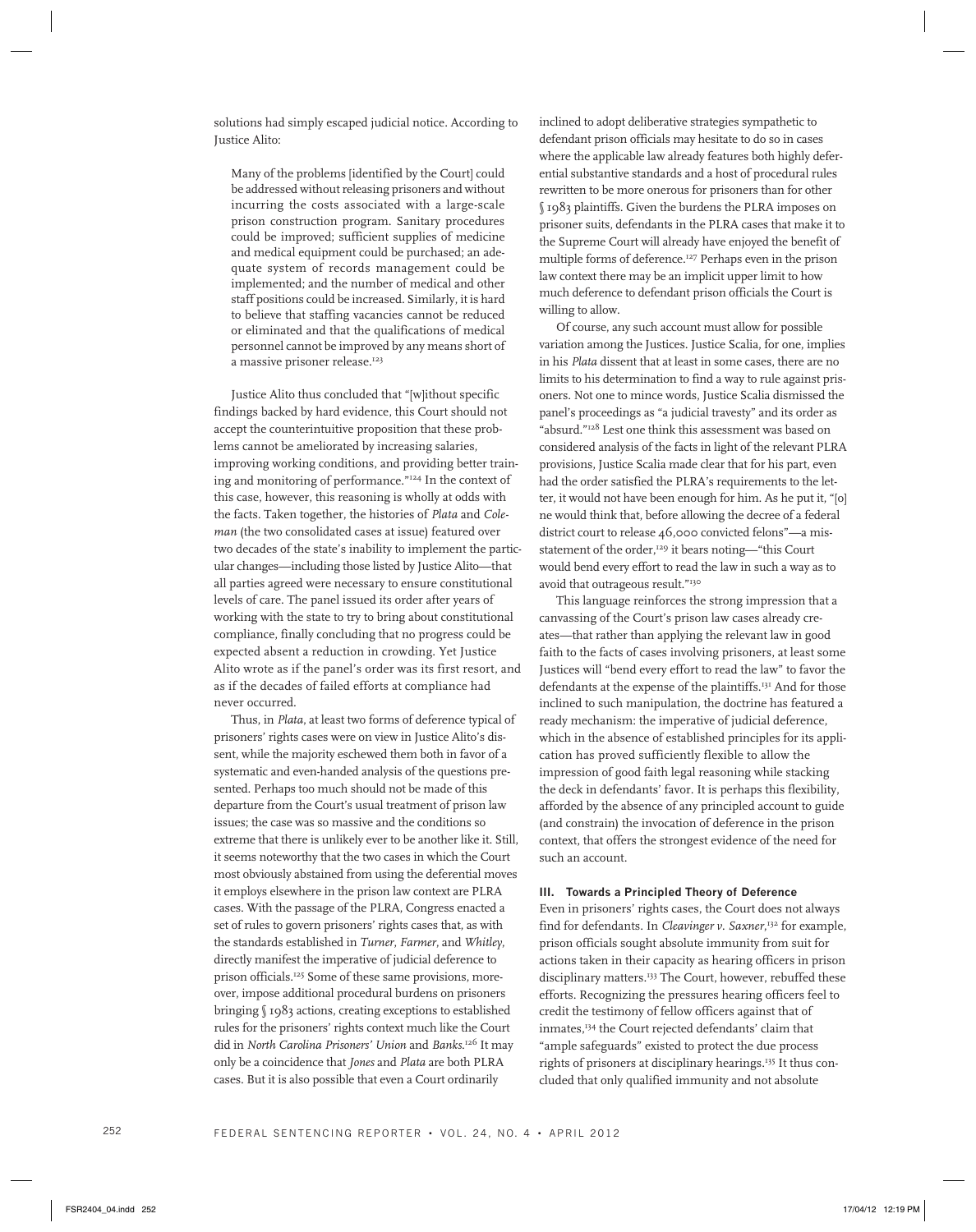Nor is the Court's invocation of deference in prison law cases always misplaced. In *Lewis v. Casey*, 139 for example, Justice Scalia was right to chastise the district court for imposing a minutely detailed order for the revamping of the Arizona prisons' law libraries that had been crafted without consulting the state.<sup>140</sup> As Justice Scalia observed, the better approach would have been to "charge[] the Department of Correction with the task of devising a Constitutionally sound program," thereby "permitting prison administrators to exercise wide discretion within the bounds of constitutional requirements"141—an approach, it bears noting, to which the *Plata* and *Coleman* courts scrupulously adhered throughout the history of both those cases.

The problem in the prisoners' rights cases, and in the prison law cases more generally, is thus not the use of deference per se, but the lack of any guiding principles for its application. As a body, the prisoners' rights cases currently stand for the implicit proposition that a greater measure of deference is warranted when the plaintiffs are prisoners, but to date, support for this position has been more assertion than argument. Indeed, given the profound, real-life consequences of its prison law cases, it is telling how little effort the Court has expended to justify in a meaningful way its readiness to defer. Instead, its defense of deference in the prison context has most often rested on the contents of one oft-repeated paragraph, first appearing in the reform era case<sup>142</sup> of *Procunier v. Martinez*, 143 in which the Court referred to the "Herculean obstacles" prison officials face to the "effective discharge of [their] duties," and described "the problems of prisons in America" as "complex and intractable" and "not readily susceptible of resolution by [judicial] decree."<sup>144</sup> The Court thus concluded that "courts are ill equipped to deal with the increasingly urgent problems of prison administration and reform."145 Perhaps nothing so plainly indicates the absence of efforts by the Court to defend its inclination to defer in this context than the subsequent career of this paragraph, which has been deployed to justify a deferential stance in the Court's prison law cases at least fourteen times since *Martinez* was decided.<sup>146</sup>

If the Court's prison law jurisprudence is to be legitimate, a theory of judicial deference for the prison law context is required, to address the questions of when deference is justified, what forms it may legitimately take, which aspects of a court's deliberations it may appropriately influence, and the proper limits on its use. The present survey suggests that a focus on the prison law cases would be a worthwhile place to begin crafting such a theory. Relevant questions would include whether deference in practice takes any forms beyond those I have identified (and indeed whether what I have described as forms of deference are accurately characterized as such);

whether the cases suggest any patterns as to when and in what forms deference is invoked; and whether those patterns reveal any principled bases for that invocation. As to this last, *Jones* and *Plata* would be a fruitful starting point, since in these cases, with little fanfare, the Court forbore from deploying the deferential strategies so often seen in the prisoners' rights cases in particular. In Part II above, I offered a theory as to why this might be: in light of the extremely pro-defendant cast of the PLRA, at least some Justices may resist taking still further steps to benefit prison officials. Whether this theory is ultimately compelling and what it might offer in terms of principled limits on the employment of additional pro-defendant deferential strategies in general are questions meriting further consideration.

At the same time, efforts to develop a principled account of judicial deference for the prison law context should also reach beyond the cases, to consider at a more abstract level when, if ever, it is appropriate for courts to make the kinds of moves routinely seen in the Court's prisoners' rights jurisprudence. Doing so will require grappling directly with the various institutional concerns that might explain the Court's determination to defer in this context. These concerns, all of which feature in that oft-cited *Martinez* paragraph, have been staples of the federal courts' prison law cases for over a century.147 Most prominent among them is the notion of relative institutional competency, i.e., the view that prison officials and not the courts have the expertise necessary to deal with the "complex and intractable" problems of American prisons.148 But they also include more general concerns with the demands of federalism<sup>149</sup> and separation of powers,<sup>150</sup> as well as with the possibility of inviting a deluge of frivolous prisoner complaints.<sup>151</sup>

These are just the sorts of institutional concerns that, as Lawrence Sager famously observed, may keep the federal courts from enforcing constitutional norms "to their full conceptual limits."<sup>152</sup> Sager argued that "when the federal courts restrain themselves for reasons of competence and institutional propriety . . . , it is incongruous to treat the products of such restraint as authoritative determinations of constitutional substance"153—in other words, that a court's decision for institutional reasons to narrow the scope of constitutional protections should not be mistaken for a decision on substantive constitutional grounds. Applied to the prison context, Sager's point can be read as an admonition to prison officials that, even if a federal court declines to fully enforce prisoners' constitutional rights, the state is still constitutionally bound to honor those rights in a meaningful way. However, without principles justifying the nature and scope of judicial deference to prison officials, it is impossible to determine whether courts have properly forborne from more capacious enforcement of prisoners' constitutional rights. And following Sager's logic, to the extent that the deference currently shown to prison officials proves on reflection to be excessive, there may well be grounds for thinking that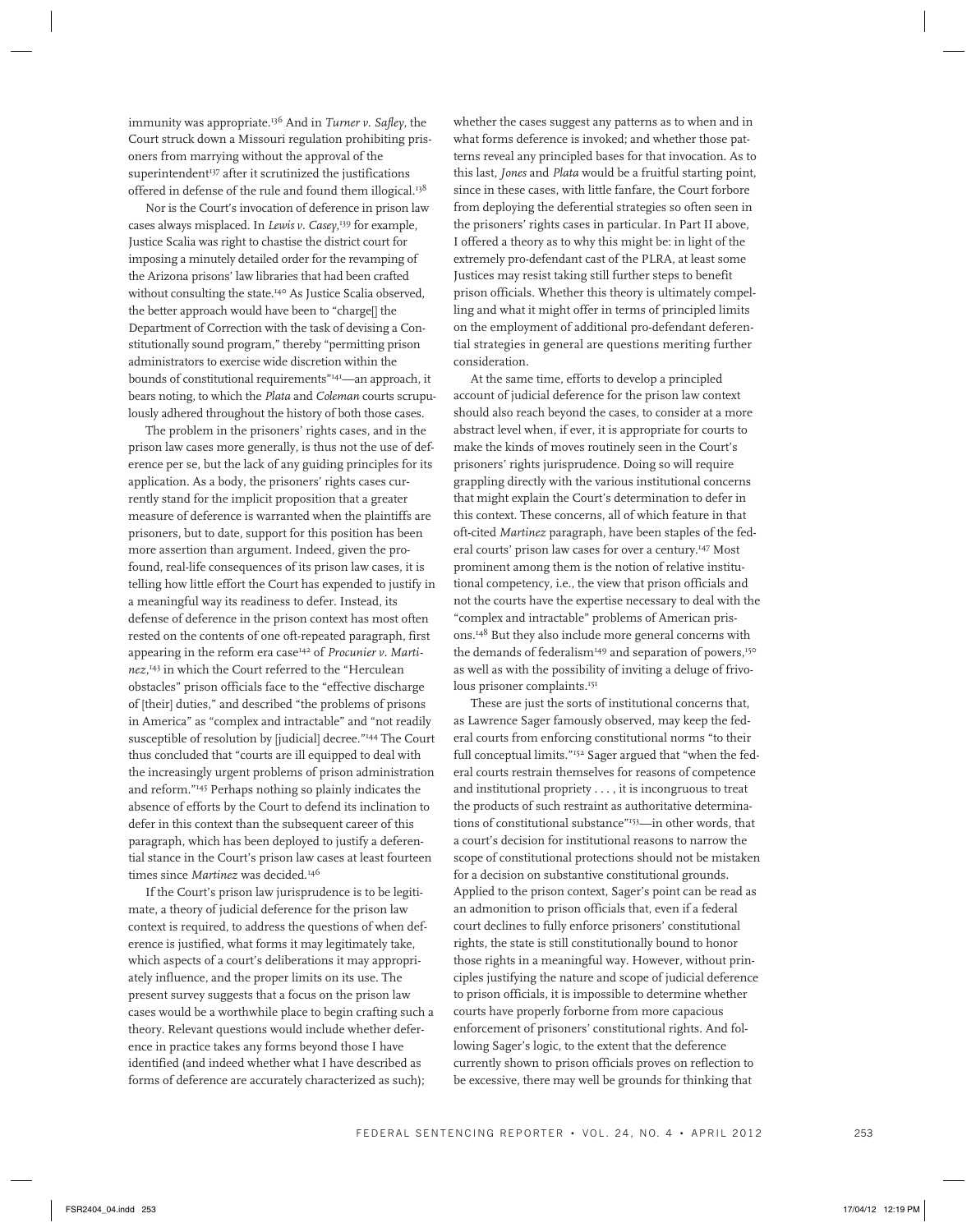courts too have been failing to live up to the full measure of their constitutional obligations.

The legal field I have been calling "prison law" is actually an amalgam of several areas of law, chief among them administrative law and constitutional law. Issues of judicial deference—or "levels of scrutiny" in the constitutional context—are central to both these areas, and any inquiry into appropriate deference for the prison law context may thus also need to consider, and likely wrestle with, the tensions in both administrative law and constitutional law between judicial power on the one hand and executive and legislative power on the other. Of the two, administrative law in general seems particularly relevant to an inquiry into appropriate limits on deference. Prisons are run by government agencies, albeit agencies with special status in the administrative law universe.<sup>154</sup> Much of the doctrine in the administrative law arena is concerned with the appropriate scope of judicial deference to agency determinations.<sup>155</sup> A set of questions thus naturally arises: In what ways does or should deference in the prison law context differ from deference granted to other administrative agencies? Ought prisons to be treated the same as other agencies? To what extent should the answer depend on the nature of the challenged regulation or practice? On the process by which it was established?<sup>156</sup> As for constitutional law, the scholarly literature affords a rich discussion regarding the various levels of scrutiny courts will bring to bear on constitutional claims.157 In the prisoners' rights context, there is an obvious tension between the *Turner* test, which if not identical to rational basis review is certainly a species of it, and the fact that in many cases, it is prisoners' fundamental rights—ordinarily afforded heightened scrutiny—that are at issue. Consideration of the ways that constitutional law scholars, and the Justices themselves, understand and justify the existing scheme of judicial scrutiny may thus prove useful to crafting a principled approach to deference in the prison context.<sup>158</sup>

This way of approaching the issue assumes that deference in the prison context may be understood at least to some extent as a species of a general, cross-doctrinal legal concept. To some readers, however, this notion may seem to give the Court too much credit. Given its minimal efforts to justify the extent to which it defers to prison officials, and given that at least two forms that deference takes in this context—the refashioning of procedural rules to disadvantage prisoners, and a persistent readiness to interpret the facts to favor defendants—seem at least on the surface of questionable legitimacy, *and* given the Court's generally evident determination to find ways to allow defendant prison officials to prevail, one might instead regard the Court's repeated invocation in its prison law cases of the need to defer as just a makeweight: a convenient, authoritative-seeming basis on which to ensure that the prisoners almost always lose. Seen in this light, it is misguided to think that the Court's use of "deference" in other contexts will shed light on the use of this notion in

the prison context; although the *term* is found elsewhere, there in practice is no meaningful commonality.

There may be something to this skeptical view. Certainly, on the surface, there seems scant resemblance between, for example, the kinds of burdens the court imposes on administrative agencies before it will defer to their expertise in the crafting of regulations pursuant to their statutory authority and the broad grants of discretion to prison officials embodied in the prisoners' rights doctrine.159 It is, moreover, hard to square the Court's heightened scrutiny in cases involving fundamental constitutional rights in general with the extremely limited review accorded the policies and practices burdening the fundamental constitutional rights of prisoners.

Yet the fact that a trans-substantive investigation into the forms of judicial deference is likely to reveal the prison law context as an outlier and even as a site of systematic judicial bias against a particular plaintiff class does not diminish the potential value of the enterprise. To the contrary, exposing dissimilarity in the way judicial deference is used in other doctrinal contexts as compared with its use in the prison law cases would only reinforce the need for a principled account of deference in the prison context. Such a comparative exercise, moreover, is sure to provide potentially useful guidance for the crafting of such an account, drawn from instances in which the Court more aggressively exercises its obligations of constitutional enforcement and judicial review.

At the same time, moreover, efforts to make sense of the use of judicial deference in the specific context of prisons may also prove fruitful in the other direction, yielding insights of broader doctrinal relevance. For example, exploring the possibility that the Court's prison law jurisprudence is informed by an implicit animus toward the affected class will invite engagement with the more overtly normative issues raised in *Carolene Products*' famous footnote four,<sup>160</sup> including whether and to what extent the political status of plaintiffs in general may justifiably influence judicial deliberations.<sup>161</sup> And examining the forms deference takes in the prison context may also offer a typology with general application. In addition to those forms of deference explored in Parts I and II, the prison law cases also reveal a further, more subtle dimension of judicial scrutiny that doubtless has analogues in many other areas: the degree to which, as a deliberative matter or perhaps as a matter of judicial psychology—courts are willing to press on the strength of defendants' arguments.162 As was seen in Part I, the prison law cases are full of examples in which the Court endorses the defendants' version of the facts even when strong evidence contradicts it, and accepts the defendants' claimed justifications for the challenged policy or practice even in cases where minimal pressure on the proffered reasoning would reveal its illogic. In some cases—for example, *North Carolina Prisoners' Union*—the Court is explicit about its obligation to accept defendants' claims absent "substantial evidence . . . that the officials have exaggerated their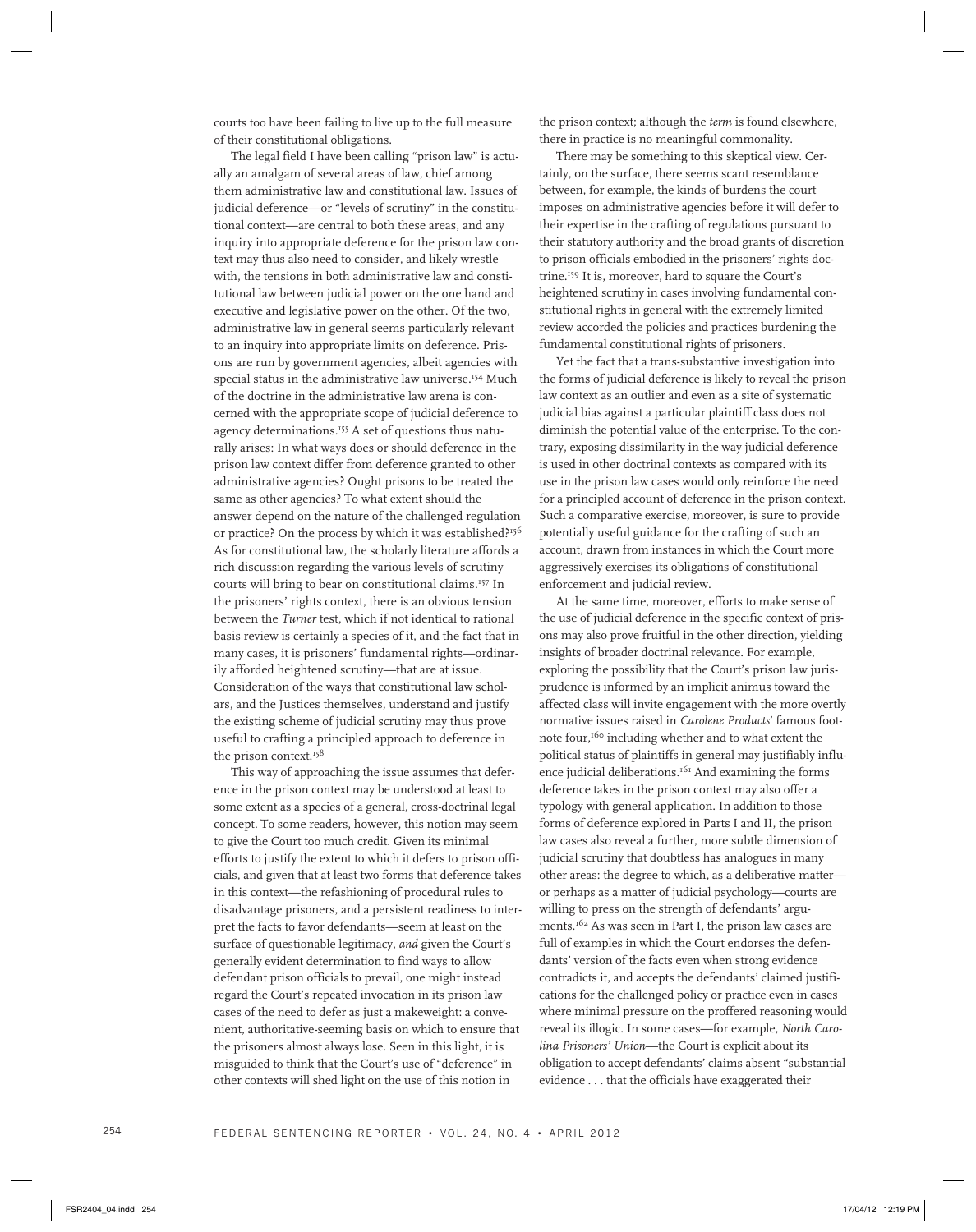response."163 In other cases—for example, *Whitley v. Albers*—the Court adopts without explanation the defendants' version of the facts, even when evidence in the record strongly contradicts their version and the procedural posture demands viewing the evidence in the light most favorable to the plaintiffs.164 Either way, as Justice Stevens trenchantly observed in his opinion in *Turner*, "[h]ow a court describes its standard of review when a prison regulation infringes fundamental constitutional rights often has far less consequence for the inmates then the actual showing that the court demands of the State in order to uphold the regulation."165 Efforts to develop a principled account of judicial deference in the prison law context may thus also prompt consideration of the way this less tangible but no less significant form of judicial scrutiny operates elsewhere.

The quest for a defensible account of judicial deference in the prison law context invites analysis on multiple dimensions: doctrinal, institutional, comparative, normative, and even psychological. All told, given the complexity of the carceral enterprise, judicial deference to prison officials may well be more readily justified than judicial deference in other contexts. But even so, there remains an urgent need for clearly articulated principles, since absent a principled basis for deploying deference, the law governing prisons and prisoners cannot be regarded as legitimate by those it most affects—nor, arguably, does it deserve to be.

#### **Notes**

- <sup>1</sup> I thank Rachel Barkow, Jody Freeman, Giovanna Shay, and especially Dick Fallon for helpful comments and conversation, and Erin Earl for outstanding research assistance.
- <sup>2</sup> *See* Cooper v. Pate, 378 U.S. 546 (1964) (holding for the first time that state prisoners can sue in federal court under § 1983 for violation of their constitutional rights); *see also* Wolff v. McDonnell, 418 U.S. 539, 555–56 (1974) ("There is no iron curtain drawn between the Constitution and the prisons of this country.").
- <sup>3</sup> For example, *Procunier v. Martinez*, 416 U.S. 396 (1974), decided at the height of what is widely regarded as the "reform" era of prisoners' rights litigation, *see* Malcolm M. Feeley & Edward L. Rubin, Judicial Policy Making and the Mod-ERN STATE 39 (1998), plainly demonstrates this ambivalence. Although *Martinez* was decided in favor of the prisoners, 416 U.S. at 398, Justice Powell took pains to emphasize that prison officials face "Herculean obstacles to effective discharge of [their] duties," *id.* at 414, and that "courts are ill equipped to deal with the increasingly urgent problems of prison administration and reform," *id.* at 405. And if *Martinez* still went on to insist that "a policy of judicial restraint cannot encompass any failure to take cognizance of valid constitutional claims," *id.*, it was its emphasis on the judicial obligation to defer that proved to be the lasting legacy of the case. While *Martinez*'s key doctrinal move—emphasizing that restricting prisoners' First Amendment rights also restricts the First Amendment rights of free people, thereby justifying heightened scrutiny of restrictions on prisoners' freedom of expression—did not even last the Term, *see* Pell v. Procunier, 417 U.S. 817 (1974) (upholding a prohibition on media access to particular prisoners without even noting the First Amendment interest of the reporters involved when analyzing the prisoners' First Amendment claim), Justice Powell's

language in *Martinez* emphasizing the need for judicial deference has been quoted frequently in subsequent cases to justify finding for prison officials. For further discussion of the lasting influence of this language from *Martinez*, see *infra* Part III and note 146.

- <sup>4</sup> *See* Sharon Dolovich, *Cruelty, Prison Conditions, and the Eighth Amendment*, 84 N.Y.U. L. Rev. 881, 961–62 & n.306 (2009) (describing the role of deference in the history of prisoners' rights litigation).
- <sup>5</sup> Pub. L. No. 104-134, §§ 801–810, 110 Stat. 1321–66 (1996) (codified in scattered sections of 11, 18, 28, and 42 U.S.C.). <sup>6</sup> 549 U.S. 199 (2007).
- <sup>7</sup> 131 S. Ct. 1910 (2011).
- The cases in this essay involve civil rights claims brought under 42 U.S.C. § 1983 and *Bivens v. Six Unknown Named Agents of Federal Bureau of Narcotics*, 403 U.S. 388 (1971). Thus, references to "defendants" throughout refer to the state prison officials sued by prisoner-plaintiffs for constitutional violations.
- Lewis v. Casey, 518 U.S. 343, 361 (1996).
- <sup>10</sup> 482 U.S. 78 (1987).
- <sup>11</sup> *Id.* at 89.
- <sup>12</sup> *Id.* (quoting Block v. Rutherford, 468 U.S. 576, 586 (1984)). <sup>13</sup> *Id.* at 90.
- <sup>14</sup> *Id.*
- <sup>15</sup> *Id.*
- <sup>16</sup> *Id.* at 89–90.
- <sup>17</sup> *Id.* at 90 (citation omitted) (quoting Jones v. N.C. Prisoners' Labor Union, Inc., 433 U.S. 119, 131 (1977); Pell v. Procunier, 417 U.S. 817, 827 (1974)) (internal quotation marks omitted). In *Overton v. Bazzetta*, the Court went further, saying that alternatives "need not be ideal," but "need only be available." 539 U.S. 126, 135 (2003).
- <sup>18</sup> *Turner*, 482 U.S. at 90.
- <sup>19</sup> *Id.* at 91.
- <sup>20</sup> *See* Columbia Human Rights Review, A Jailhouse Lawyer's Manual 377 (9th ed. 2011), *available at* http://www3.law. columbia.edu/hrlr/jlm/toc/ ("In most cases, a prison regulation survives the *Turner* test because it only requires that the government's explanation for the regulation be rational (that it makes sense). This is not a very high standard for the government to meet."); Margo Schlanger, *Inmate Litigation*, 116 Harv. L. Rev. 1555, 1605–07 & n.139 (2003) (examining the results of an empirical study of inmate cases and explaining that "inmates are only very rarely successful in their federal civil rights actions," *id.* at 1605, in part because of "extremely defendant-friendly standards," including *Turner*, *id.* at 1605 n.139). And even when a prisoner-plaintiff does prevail on a *Turner* analysis, the victory is frequently short-lived. *See, e.g.*, Overton v. Bazzetta, 286 F.3d 311, 316–18, 323–24 (6th Cir. 2002) (holding on *Turner* grounds that Michigan's restrictions on visitations violated prisoners' constitutional rights), *rev'd*, 539 U.S. 126 (2003); Gerber v. Hickman, 264 F.3d 882, 887–90 (9th Cir. 2001) (holding on *Turner* grounds that plaintiff's constitutional rights were violated by defendants' refusal to allow him to arrange for the transport outside the prison of his own semen, which he (and his wife) wished for his wife to use for purposes of artificial insemination), *rev'd*, 291 F.3d 617 (9th Cir. 2002) (en banc).
- <sup>21</sup> 475 U.S. 312 (1986).
- <sup>22</sup> *E.g.*, Estelle v. Gamble, 429 U.S. 97, 104 (1976); *see also* Wilson v. Seiter, 501 U.S. 294, 303 (1991).
- <sup>23</sup> *Whitley*, 475 U.S. at 320–21 (quoting Johnson v. Glick, 481 F.2d 1028, 1033 (2d Cir. 1973) (Friendly, J.)) (internal quotation mark omitted). The *Whitley* standard initially applied only to the use of force in a "disturbance." *Id.* But in *Hudson v. McMillian*, the Court extended *Whitley* to all use of force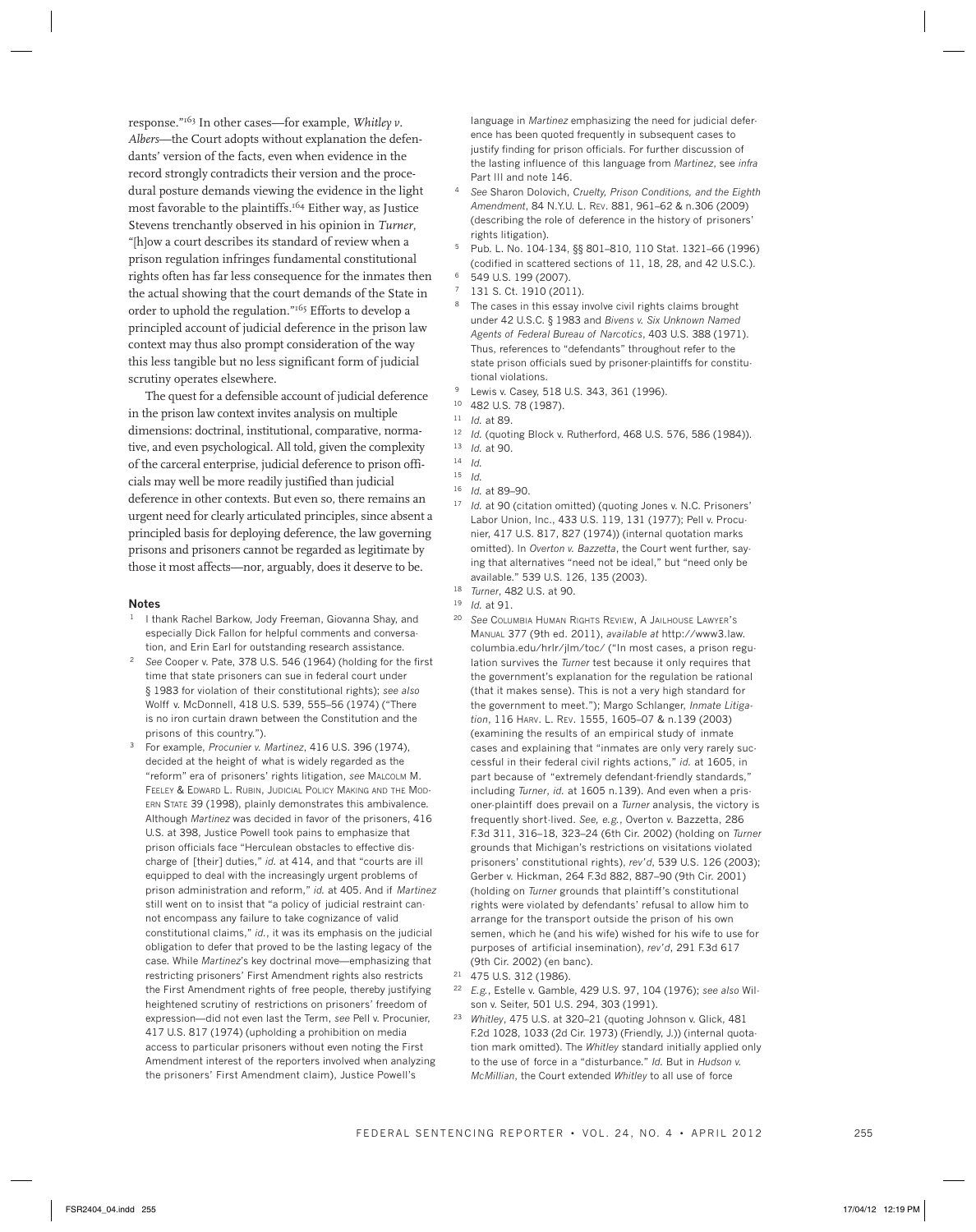claims, whether arising from a "disturbance" or not. *See* 503 U.S. 1, 7 (1992).

- <sup>24</sup> 511 U.S. 825 (1994).
- <sup>25</sup> *See id.* at 838 ("[A]n official's failure to alleviate a significant risk that he should have perceived but did not, while no cause for commendation, cannot . . . be condemned as the infliction of punishment.").
- <sup>26</sup> 501 U.S. 294 (1991).
- <sup>27</sup> *Id.* at 300.
- <sup>28</sup> *See* Dolovich, *supra* note 4, at 895–907 (arguing this view in detail).
- <sup>29</sup> 433 U.S. 119 (1977).
- <sup>30</sup> *See id.* at 122–23.
- <sup>31</sup> N.C. Prisoners' Labor Union, Inc. v. Jones, 409 F. Supp. 937, 942 (E.D.N.C. 1976).
- <sup>32</sup> *Id.* at 943.
- <sup>33</sup> *Id.* at 944.
- <sup>34</sup> *Id*.
- <sup>35</sup> *Id.*
- <sup>36</sup> Jones v. N.C. Prisoners' Labor Union, Inc., 433 U.S. 119, 121 (1977).
- <sup>37</sup> *Id.* at 126.
- <sup>38</sup> *Id.* at 127–28 (emphasis added) (citations omitted) (internal quotation marks omitted).
- <sup>39</sup> *See also id.* at 132 ("Appellant prison officials concluded that the presence, perhaps even the objectives, of a prisoners' labor union would be detrimental to order and security in the prisons. It is enough to say that they have not been conclusively shown to be wrong in this view." (internal citations omitted)).
- <sup>40</sup> *N.C. Prisoners' Labor Union*, 409 F. Supp. at 943.
- <sup>41</sup> 548 U.S. 521 (2006).
- <sup>42</sup> *Id.* at 527–28, 536 (plurality opinion).
- <sup>43</sup> *Id.* at 529 (quoting Turner v. Safley, 482 U.S. 76, 89 (1987)) (internal quotation marks omitted); *id.* at 531.
- <sup>44</sup> *Id.* at 530.
- <sup>45</sup> *Id.* at 531 (alteration in original) (internal quotation mark omitted).
- <sup>46</sup> *See id.* at 534.
- <sup>47</sup> *Id.*
- <sup>48</sup> *Id.* at 535 (quoting Banks v. Beard, 399 F.3d 134, 142 (3d Cir. 2005)) (internal quotation marks omitted).
- <sup>49</sup> *Id.* at 543–52 (Stevens, J., dissenting).
- <sup>50</sup> Fed. R. Civ. P. 56(a).
- <sup>51</sup> *Banks*, 548 U.S. at 535 (plurality opinion). In his concurrence, Justice Thomas, joined by Justice Scalia, reaffirmed his position that prisoners have no constitutional rights apart from the Eighth Amendment. *See id.* at 537 (Thomas, J., concurring). There were thus arguably six votes supporting the *Banks* plurality's more restrictive summary judgment standard for cases brought by prisoners.
- <sup>52</sup> Masson v. New Yorker Magazine, Inc., 501 U.S. 496, 520 (1991).
- <sup>53</sup> *Banks*, 548 U.S. at 530 (plurality opinion) (emphasis added). <sup>54</sup> *Id.*
- <sup>55</sup> *Id.* at 554 (Ginsburg, J., dissenting).
- <sup>56</sup> *Id.* at 556 (emphasis in original).
- <sup>57</sup> *Id.* As Justice Ginsburg put it, "the plurality effectively tells prison officials they will succeed in cases of this order, and swiftly, while barely trying." *Id.*
- <sup>58</sup> 452 U.S. 337 (1981).
- <sup>59</sup> *Id.* at 346, 348.
- <sup>60</sup> *Id.* at 348.
- <sup>61</sup> *Id.* at 371 & n.3 (Marshall, J., dissenting).
- <sup>62</sup> *See* 475 U.S. 312, 317–18 (1986).
- <sup>63</sup> *Id.* at 322–23.
- <sup>64</sup> *Id.* at 330 (Marshall, J., dissenting); *see also id.* at 331 ("Although the Court sees fit to emphasize repeatedly 'the risks to the life of the hostage and the safety of inmates . . . ,'

I can only point out that respondent bitterly disputed that any such risk to guards or inmates had persisted. The Court just does not believe his story." (internal citation omitted)).

<sup>65</sup> 539 U.S. 126 (2003).

- <sup>67</sup> *Id.*
- <sup>68</sup> 518 U.S. 343 (1996).
- <sup>69</sup> 430 U.S. 817 (1977).
- <sup>70</sup> *Id.* at 828.
- <sup>71</sup> *Casey*, 518 U.S. at 354 (citation omitted).
- <sup>72</sup> *Id.* at 354.
	- <sup>73</sup> *Bounds*, 430 U.S. at 825.
- <sup>74</sup> *Id.* at 826.
- <sup>75</sup> Of course, depriving prisoners of outside visits, one of the few bright spots in an otherwise dispiriting existence, may well simply push those prisoners inclined to drugs or alcohol to use these substances as a way to dull their pain.
- In almost all the cases discussed above, the Court justifies the moves it makes by explicit reference to the need to defer. *See infra* note 146 & accompanying text; *see also* Beard v. Banks, 548 U.S. 521, 530 (2006) (plurality opinion) (justifying the change in the summary judgment standard as applied to prisoners by the Court's obligation to defer to prison officials on "matters of professional judgment"); Whitley v. Albers, 475 U.S. 312, 321–22 (1986) (citing language in Rhodes v. Chapman, 452 U.S. 337, 349 (1981), and Bell v. Wolfish, 441 U.S. 520, 547 (1979), regarding the need for judicial deference to prison officials). In cases where it does not, the imperative to defer is generally already embodied in the substantive standards being applied—as in *Overton v. Bazzetta*, 539 U.S. 126 (2003), which applied the *Turner* standard to regulations restricting plaintiffs' visiting privileges. The one exception is *Farmer v. Brennan*, 511 U.S. 825 (1994), which does not explicitly invoke the need to defer in crafting the standards for Eighth Amendment prison conditions claims. In that case, however, it is hard to understand either the Court's holding or the justifications offered for it as anything other than the determination to create a zone for official action in which prison officials can exercise discretion without fear of constitutional liability. For further discussion of the deferential character of the *Farmer* standard, *see* Dolovich, *supra* note 4, at 895–907, 940–72.
- <sup>77</sup> 548 U.S. 81 (2006).
- <sup>78</sup> *Id.* at 87.
- <sup>79</sup> *Id.* at 88.
- <sup>80</sup> *Id.* at 102.
- <sup>81</sup> *See* Margo Schlanger & Giovanna Shay, *Preserving the Rule of Law in America's Jails and Prisons: The Case for Amending the Prison Litigation Reform Act*, 11 U. Pa. J. Const. L. 139, 149–50 (2008) ("[T]he PLRA's exhaustion rule actually provides an incentive to [prison and jail] administrators . . . to fashion ever higher procedural hurdles in their grievance processes. . . . Can anyone reasonably expect a governmental agency to resist this kind of incentive to avoid merits consideration of grievances?").
- <sup>82</sup> Derek Borchardt, Note, *The Iron Curtain Redrawn Between Prisoners and the Constitution, 43 COLUM, HUM, RTS, L. REV.* (forthcoming 2012) (manuscript at 58–59) (on file with author) (listing Connecticut, Hawaii, Idaho, Indiana, and Mississippi as states with grievance procedures that seemed "reasonably updated" after *Woodford*). *But see id.* (manuscript at 29) (noting that because his research relied on states being willing to share the details of their grievance procedures, "it is possible that the states that treat their grievance procedures the most mischievously escaped scrutiny in this Note, while more reasonable states received criticism due to their willingness to make documents available").
- <sup>83</sup> *Id.* (manuscript at 5); *see id.* (manuscript at 32–58) (listing Alabama, Arizona, Arkansas, Colorado, Delaware, and

<sup>66</sup> *Id.* at 135.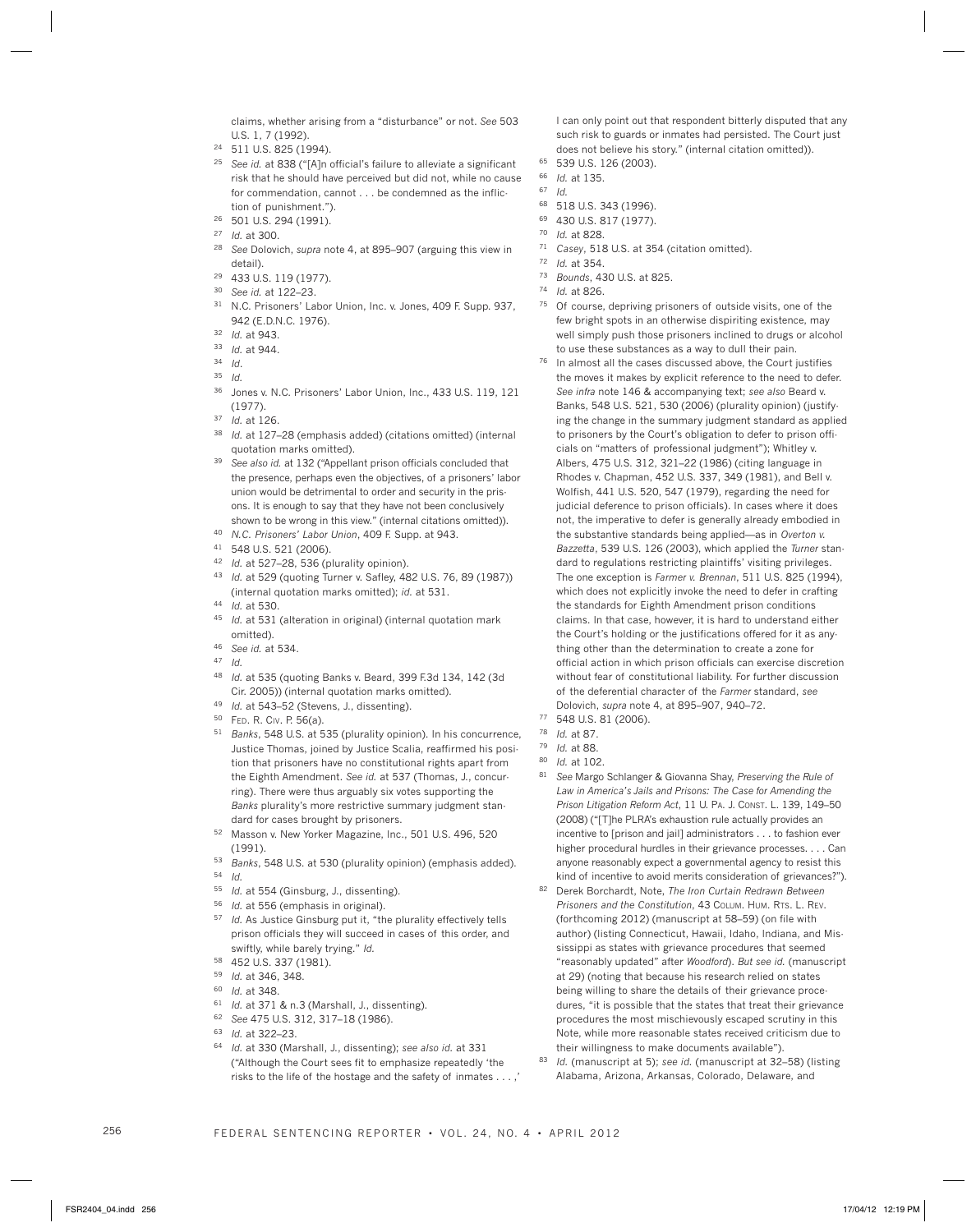Oklahoma as states that either provide no guidance at all for prisoners wishing to file grievances or that have revised their requirements in ways "impossible to understand . . . as anything but 'procedural requirements that are designed to trap unwary prisoners and . . . to defeat their claims,'" *id.* (manuscript at 46) (second alteration in original) (quoting *Woodford*, 548 U.S. at 102)).

 Among other strategies adopted post-*Woodford*, state Departments of Correction reduced from ten days to five the length of time available for filing or appealing a grievance (Arizona), *id.* (manuscript at 37); revised the rules to require that the initial grievance "specifically name" the personnel involved, thereby justifying dismissal at later stages if the grieving inmate initially misidentified or omitted the names of responsible officials (Arkansas), *id.* (manuscript at 42–44); revised the grievance forms to omit description of procedural requirements (Arkansas again), *id.* (manuscript at 48); mandated that the grievance process shall be deemed not to have been exhausted if a filed grievance is found to be "incomplete, inconsistent with a former step, incomprehensible, illegible . . . fails to request relief," or "in any other way fails to comply with" the grievance procedure (Colorado), (manuscript at 50–51); added additional steps to the grievance process (Oklahoma), *id.* (manuscript at 55–57); and changed the rules to require dismissal of the grievance if the inmate alters the grievance forms or "attach[es] additional documents to the formal grievance, other than the requisite forms" (Oklahoma), *id.* (manuscript at 57).

- <sup>84</sup> 549 U.S. 199 (2006).
- <sup>85</sup> *Id.* at 202–03.
- <sup>86</sup> 42 U.S.C. § 1997e(a) (2006).
- <sup>87</sup> *Jones*, 549 U.S. at 202–03.
- <sup>88</sup> *Id.* at 203.
- <sup>89</sup> 42 U.S.C. § 1997e(a).
- <sup>90</sup> *See Jones*, 549 U.S. at 212.
- <sup>91</sup> *Id.*
- <sup>92</sup> *See* Fed. R. Civ. P. 8(c); *Jones*, 549 U.S. at 212–17.
- <sup>93</sup> *See Jones*, 549 U.S. at 218.
- <sup>94</sup> *Id.* at 221.
- <sup>95</sup> *See supra* Part I (discussing *Jones v. N.C. Prisoners' Union* and *Beard v. Banks*).
- <sup>96</sup> *Jones*, 549 U.S. at 213.
- <sup>97</sup> *Id.* at 212.
- <sup>98</sup> *Id.* at 216 (quoting Felix Frankfurter, *Some Reflections on the Reading of Statutes*, 47 Colum. L. Rev. 527, 533 (1947)).
- <sup>99</sup> *Id.* at 221 (quoting Robinson v. Page, 170 F.3d 747, 748–49 (7th Cir. 1999)) (alteration and internal quotation mark omitted).
- <sup>100</sup> *Id.* at 212.
- 101 Jones v. N. C. Prisoners' Union, Inc., 433 U.S. 119, 128 (1977).
- <sup>102</sup> Comparing *Jones* with *North Carolina Prisoners' Union* and *Banks* makes clear the need for principled limits on the deployment of deference in the prison law context in general, whether the cases are statutory or constitutional. As *Jones* itself intimated, if the system is to maintain its legitimacy, these limits must be crafted with more than just policy preferences in mind.
- <sup>103</sup> 131 S. Ct. 1910 (2011).
- <sup>104</sup> *Id.* at 1922–23.
- <sup>105</sup> *Id.* at 1923.
- <sup>106</sup> *Id.* at 1924.
- <sup>107</sup> *Id.* at 1925.
- <sup>108</sup> Linda Greenhouse, *A Voice from the Past*, N.Y. Times Opinionator (June 1, 2011 9:00 PM), http://opinionator.blogs. nytimes.com/2011/06/01/a-voice-from-the-past/.
- <sup>109</sup> *Plata*, 131 S. Ct. at 1932–34.
- <sup>110</sup> *Id.* at 1938 (internal quotation marks omitted).
- <sup>111</sup> *Id.* at 1939. As the Court noted, "[T]he common thread connecting the State's proposed remedial efforts is that they

would require the State to expend large amounts of money absent a reduction in overcrowding." *Id.*

- <sup>112</sup> *Id.* at 1941.
- <sup>113</sup> *Id.* at 1943.
- <sup>114</sup> *Id.* at 1941.
- <sup>115</sup> *Id.* at 1932.
- <sup>116</sup> *Id.* (quoting Lilly v. Virginia, 527 U.S. 116, 148 (1999) (Rehnquist, C.J., concurring in the judgment)) (internal quotation marks omitted).
- <sup>117</sup> *Id.* at 1966 (Alito, J., dissenting).
- <sup>118</sup> *See id.* at 1965–67 (discussing a court's obligation under the PLRA to "give substantial weight to any adverse impact on public safety or the operation of a criminal justice system caused by the relief," *id.* at 1965 (quoting 18 U.S.C. § 3626(a)(1)(A) (2006)).
- 119 Under the PLRA, federal courts may only issue remedial orders in prison conditions cases if that relief "is narrowly drawn, extends no further than necessary to correct the violation of the Federal right, and is the least intrusive means necessary to correct the violation," and if in crafting that relief, the court "give[s] substantial weight to any adverse impact on public safety . . . ." 18 U.S.C. § 3626(a)(1)(A).
- <sup>120</sup> *Plata*, 131 S. Ct. at 1930–31. <sup>121</sup> *See* Coleman v. Schwarzenegger, No. CIV S-90-0520 LKK JFM P, at 102–14 (E.D. Cal. Aug. 8, 2009).
- <sup>122</sup> *Plata*, 131 S. Ct. at 1963 (Alito, J., dissenting) (noting, among other deficiencies identified by the panel, exam tables and counters "not routinely disinfected," medical facilities "in an abysmal state of repair," necessary medications and medical equipment "unavailable," low hiring standards and "high vacancy rates" (internal citations and quotation marks omitted)).
- <sup>123</sup> *Id.* at 1964.
- <sup>124</sup> *Id.*
- <sup>125</sup> *See, e.g.*, 18 U.S.C. § 3626(e)(2) (2006) (requiring that "any motion to modify or terminate" a consent decree regarding prison conditions be treated as an "[a]utomatic stay"); 42 U.S.C. § 1997e(e) (2006) (stipulating that no prisoner can bring a claim for "mental or emotional injury suffered while in custody without a prior showing of physical injury").
- <sup>126</sup> *See, e.g.*, 28 U.S.C. § 1915(b)(1) (2006) (stipulating that, although in the ordinary case, people who affirm that they are indigent may file a complaint without paying the filing fee, *see* 28 U.S.C. § 1915(a)(1), a prisoner who "brings a civil action or files an appeal in forma pauperis . . . shall be required to pay the full amount of a filing fee," albeit over time); 28 U.S.C. § 1915(g) (stipulating that any prisoner who has had three previous claims or appeals "dismissed on the grounds that [they were] frivolous, malicious, or fail[ed] to state a claim upon which relief may be granted" is barred from bringing any further claims in federal court "unless the prisoner is under imminent danger of serious physical injury"); 42 U.S.C. § 1997e(a) (stipulating that no prisoner can bring a § 1983 action "until such administrative remedies as are available are exhausted").
- <sup>127</sup> This was certainly the case in *Jones*, in which the appeals court imposed added procedural burdens on top of the PLRA's already onerous exhaustion requirement. *See supra* text accompanying notes 84–94. And the same was also true in *Plata*, where the ongoing efforts of the district courts in *Plata* and *Coleman* to give the state sufficient opportunity to remedy acknowledged constitutional violations may well have helped to make conditions in the California prisons as dire as they had become by the time the Court heard the case. *See supra* text accompanying notes 109–11, 120–21.
- <sup>128</sup> *Plata*, 131 S. Ct. at 1951 (Scalia, J. dissenting).
- <sup>129</sup> *Id.* at 1950. The panel's order required the state to reduce the population of its prisons to 137.5 percent of rated capacity,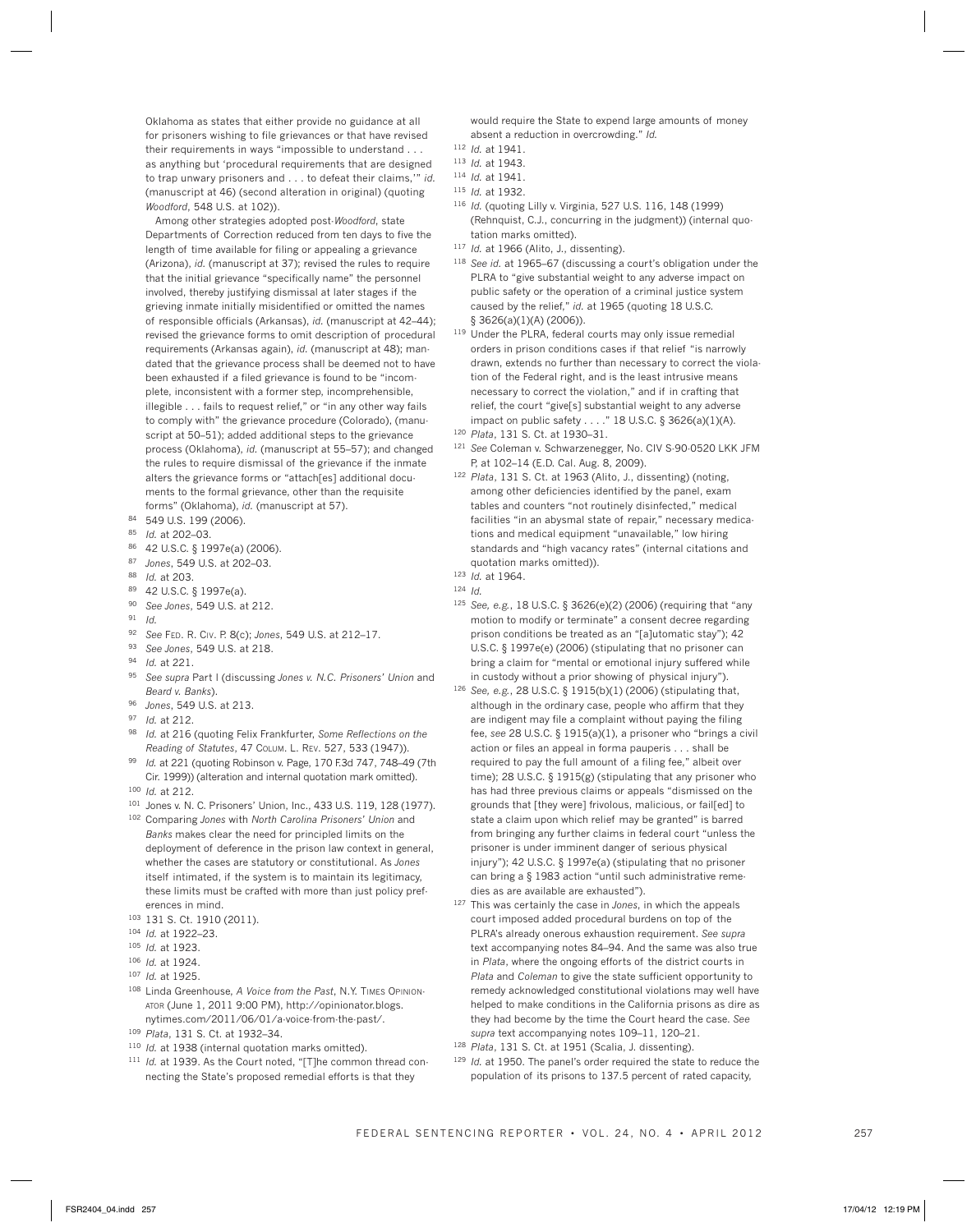but it made clear that it was up to the state to decide how to achieve that target; if it could build more prisons, for example, the state could close in on the required capacity without releasing prisoners. *See* Coleman v. Schwarzenegger, No. CIV S-90-0520 LKK JFM P, at 32–33 (E.D. Cal. Aug. 8, 2009). As it happens, the state has opted for a different strategy, one that will reduce the prisoner population without either releasing people or building more prisons: what it calls "realignment," which entails requiring the county jails to shoulder more of the burden for low-level offenders and parole violators. *See* Cal. Assembly Bill No. 109 (2011); *see also* Governor of the State of Cal., *Governor Brown Signs Legislation to Improve Public Safety and Empower Local Law Enforcement* (Apr. 5, 2011), http://gov.ca.gov/news.php?id=16964.

- <sup>130</sup> *Plata*, 131 S. Ct. at 1950 (Scalia, J., dissenting).
- <sup>131</sup> In this regard, it seems noteworthy that *Plata* was written by Justice Kennedy. In recent years, Justice Kennedy has joined the progressive wing of the Court—and written the majority opinion—in cases on key sentencing issues, including striking down the death penalty for defendants who committed non-homicide crimes, *see* Kennedy v. Louisiana, 554 U.S. 407 (2008), or who committed their crimes as juveniles, *see* Roper v. Simmons, 543 U.S. 551 (2005), and finding life without parole unconstitutional when imposed on juveniles for non-homicide crimes, *see* Graham v. Florida, 130 S. Ct. 2011 (2010). And even more to the point, Justice Kennedy appears to have taken a personal interest in the American penal system, speaking publicly against excessive sentences, the folly of mass incarceration, and the overcrowding of the California prison system. *See, e.g.*, Carol J. Williams, *Justice Kennedy Laments the State of Prisons in California, U.S.*, L.A. Times, Feb. 4, 2010 (reporting on a public address by Justice Kennedy at Pepperdine Law School, in which he "criticized California sentencing policies and crowded prisons" and "expressed obvious dismay over the state of corrections and rehabilitation in the country"). It is hard not to think that Justice Kennedy's growing personal awareness on these issues informed his thinking on this case, and led him to take at face value the facts presented in *Plata*.
- 132 474 U.S. 193 (1985).
- <sup>133</sup> *Id.* at 198–99 & n.5.
- <sup>134</sup> *See id.* at 204 (observing that hearing officers are "prison officers . . . temporarily diverted from their usual duties," who "work with the fellow employee who lodges the charge against the inmate upon whom they sit in judgment" which means that they are "under obvious pressure to resolve a disciplinary dispute in favor of the institution and their fellow employee").
- <sup>135</sup> *Id.* at 206.
- <sup>136</sup> *Id.* at 202–06.
- <sup>137</sup> 482 U.S. 78, 98–100 (1987).
- <sup>138</sup> *See id.* at 97–98 (finding the marriage regulation to be "an exaggerated response to [the claimed] security objectives" and rejecting the "love triangles" justification as lacking any "logical connection" with the regulation, *id.* at 98).
- 139 518 U.S. 343 (1996).
- <sup>140</sup> *See id.* at 362–63. According to Justice Scalia, the state ought to have been given the opportunity in the first instance to develop a plan for bringing its prison law libraries into constitutional compliance. *See id.* at 363 (noting that the court, "[h]aving found a violation of the right of access to the courts," should not have "conferred upon its special master, . . . rather than upon [state corrections] officials, the responsibility for devising a remedial plan").
- <sup>141</sup> *Id.* at 362–63 (quoting Bounds v. Smith, 430 U.S. 817, 818–19, 832–33 (1977)) (internal citations and quotation marks omitted).
- <sup>142</sup> *See* Feeley & Rubin, *supra* note 3, at 39 (identifying the years 1965 through 1986 as the reform era of federal prisoners' rights).
- <sup>143</sup> 416 U.S. 396 (1974). For further discussion of the "reform era" aspects of *Martinez*, see *supra* note 3.
- <sup>144</sup> *Procunier*, 416 U.S. at 404–05.
- <sup>145</sup> *Id.* at 405.
- <sup>146</sup> *See* Brown v. Plata, 131 S. Ct. 1910, 1956 (2011) (Scalia, J., dissenting); Johnson v. California, 543 U.S. 499, 529–30 (2005) (Thomas, J., dissenting); McKune v. Lile, 536 U.S. 24, 37 (2002); Shaw v. Murphy, 532 U.S. 223, 229 (2001); Lewis v. Casey, 518 U.S. 343, 386–87 (1996); Thornburgh v. Abbott, 490 U.S. 401, 407–08 (1989); O'Lone v. Shabazz, 482 U.S. 342, 349–50 (1987); Turner v. Safley, 482 U.S. 78, 84–85 (1987); Rhodes v. Chapman, 452 U.S. 337, 351 n.16 (1981); Bell v. Wolfish, 441 U.S. 520, 531, 547 (1979); Houchins v. KQED, Inc., 438 U.S. 1, 8 (1978); Jones v. N.C. Prisoners' Union, Inc., 433 U.S. 119, 126 (1977); Bounds v. Smith, 430 U.S. 817, 835 (1977) (Burger, C.J., dissenting); *see also* Pell v. Procunier, 417 U.S. 817, 826 (1974) (echoing the language from *Martinez* in a case decided in the same Supreme Court term). I thank Scott Dewey for his help in identifying the instances in which the Court subsequently relied on this portion of *Martinez*.
- <sup>147</sup> *See* Feeley & Rubin, *supra* note 3, at 30–34 (discussing the institutional justifications routinely invoked by the federal courts in prison law cases during the "hands-off" era).
- <sup>148</sup> *Procunier*, 416 U.S. at 404–05.
- <sup>149</sup> *See id.* at 405 ("[W]here state penal institutions are involved, federal courts have a further reason for deference to the appropriate prison authorities.").
- <sup>150</sup> *See id.* ("[M]ost [prison problems] require expertise, comprehensive planning, and the commitment of resources, all of which are peculiarly within the province of the legislature and executive branches of government.").
- <sup>151</sup> *See id.* at 405 n.9 ("T]he capacity of our criminal justice system to deal fairly and fully with legitimate claims will be impaired by a burgeoning increase of frivolous prisoner complaints.").
- <sup>152</sup> Lawrence Gene Sager, *Fair Measure: The Legal Status of Underenforced Constitutional Norms*, 91 Harv. L. Rev. 1212, 1221 (1978).
- <sup>153</sup> *Id*. at 1226.
- <sup>154</sup> *See, e.g.*, Giovanna Shay, *Ad Law Incarcerated*, 14 Berkeley J. Crim. L. 329, 344–51 (2009) (explaining that many state departments of correction are exempted from some or all of the requirements of their state's administrative procedure acts).
- <sup>155</sup> *See, e.g.*, Chevron, U.S.A., Inc. v. Natural Res. Def. Council, Inc., 467 U.S. 837, 842–43 (1984) (holding that when a court reviews an agency's interpretation of a statute it administers, "[i]f the statute is silent or ambiguous with respect to the specific issue, the question for the court is whether the agency's answer is based on a permissible construction of the statute," *id*. at 843); Motor Vehicle Mfrs. Ass'n of the U.S. v. State Farm Mut. Auto. Ins. Co., 463 U.S. 29, 40–57 (1983) (conducting a searching review under the Administrative Procedure Act's (APA) "arbitrary and capricious" standard of the Department of Transportation's decision to rescind an automobile safety regulation); Citizens to Pres. Overton Park, Inc. v. Volpe, 401 U.S. 402, 410–20 (1971) (considering what standard of review to apply under the APA to the Secretary of Transportation's decision to route a highway through a park, and concluding that although "the Secretary's decision is entitled to a presumption of regularity," that presumption should not "shield his action from a thorough, probing, indepth review," *id.* at 415); *see also* Stephen Breyer, *Judicial Review of Questions of Law and Policy*, 38 ADMIN. L. REV. 363,